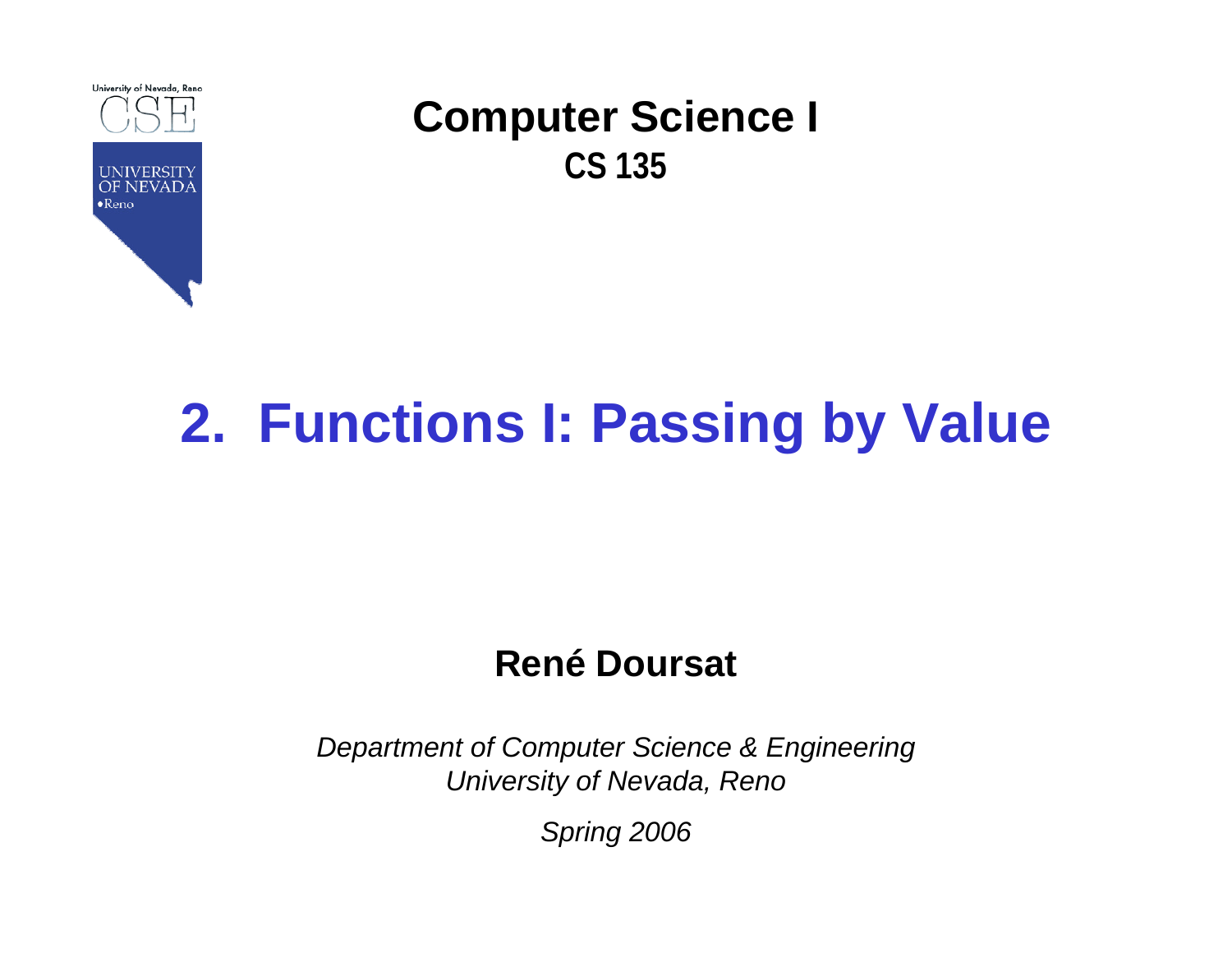- **0. Course Presentation**
- **1. Introduction to Programming**
- **2. Functions I: Passing by Value**
- **3. File Input/Output**
- **4. Predefined Functions**
- **5. If and Switch Controls**
- **6. While and For Loops**
- **7. Functions II: Passing by Reference**
- **8. 1-D and 2-D Arrays**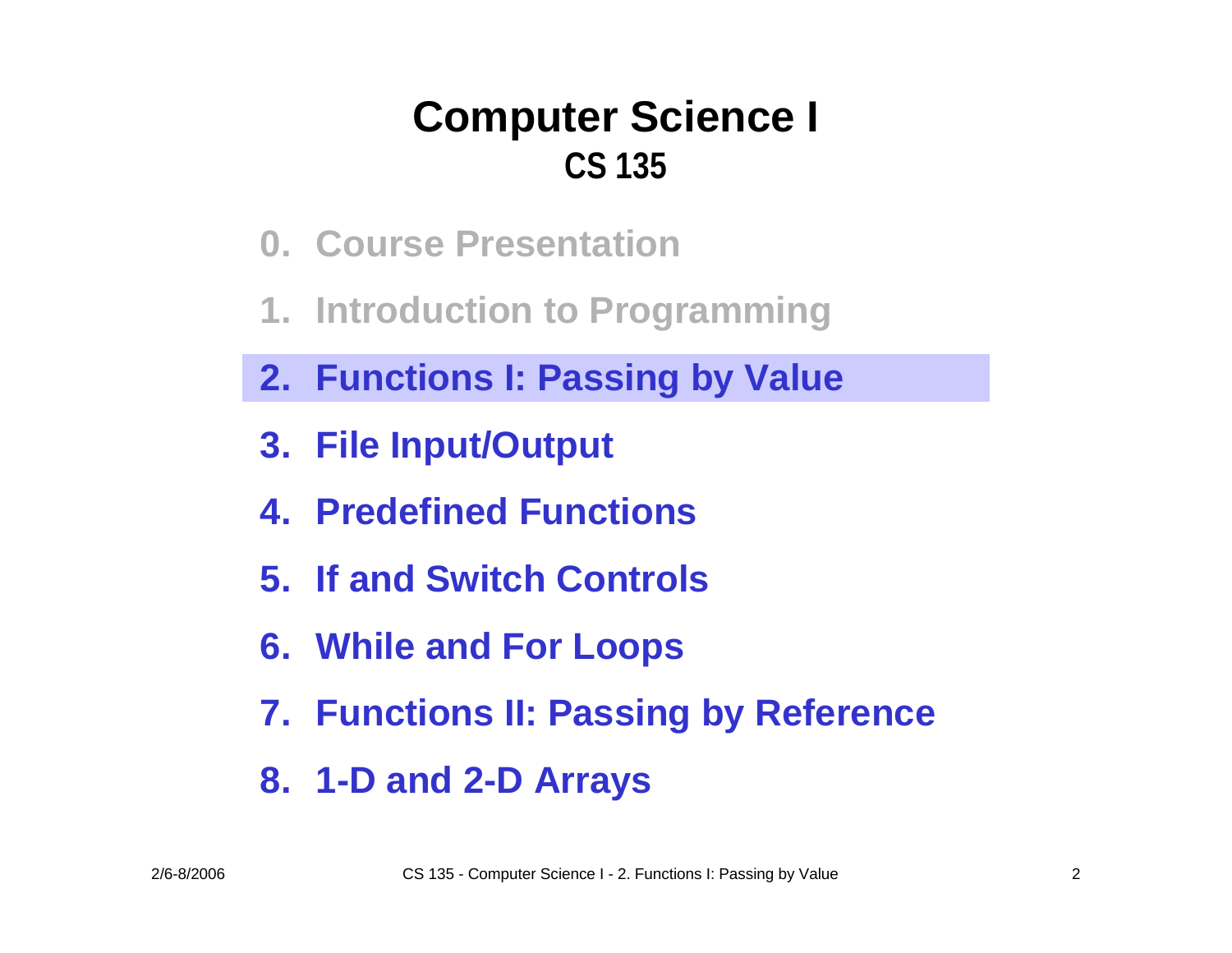#### **2. Functions I: Passing by Value**

- **a.Breaking up a Program into Functions**
- **b. Value-Returning & Void Functions**
- **c.Code Layout: Declarations & Definitions**
- **d. Scope: Local & Global Variables**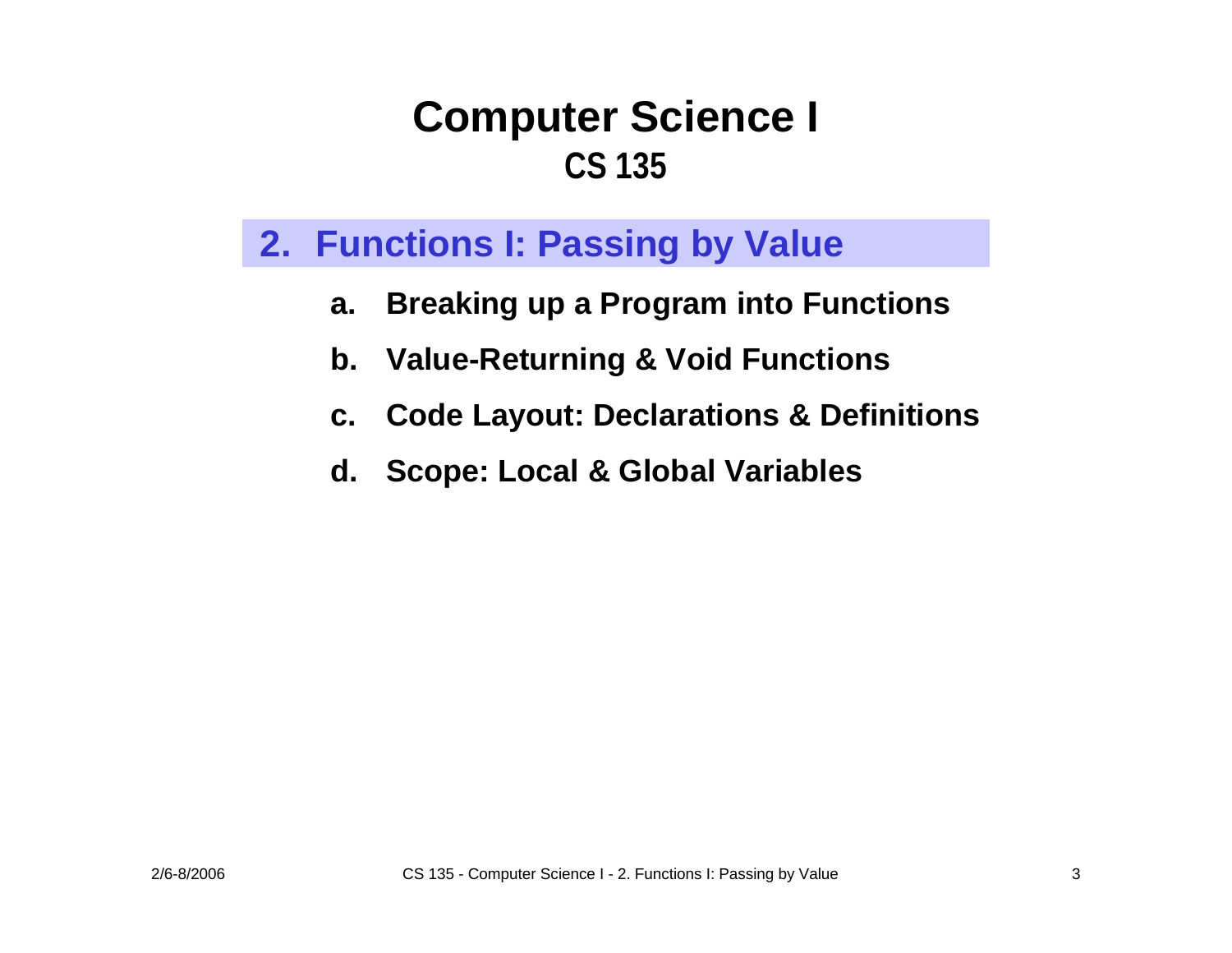#### **2. Functions I: Passing by Value**

- **a. Breaking up a Program into Functions**
	- 9 **Example: a time-converter program**
	- 9 **Why functions are a good thing**
- **b. Value-Returning & Void Functions**
- **c. Code Layout: Declarations & Definitions**
- **d. Scope: Local & Global Variables**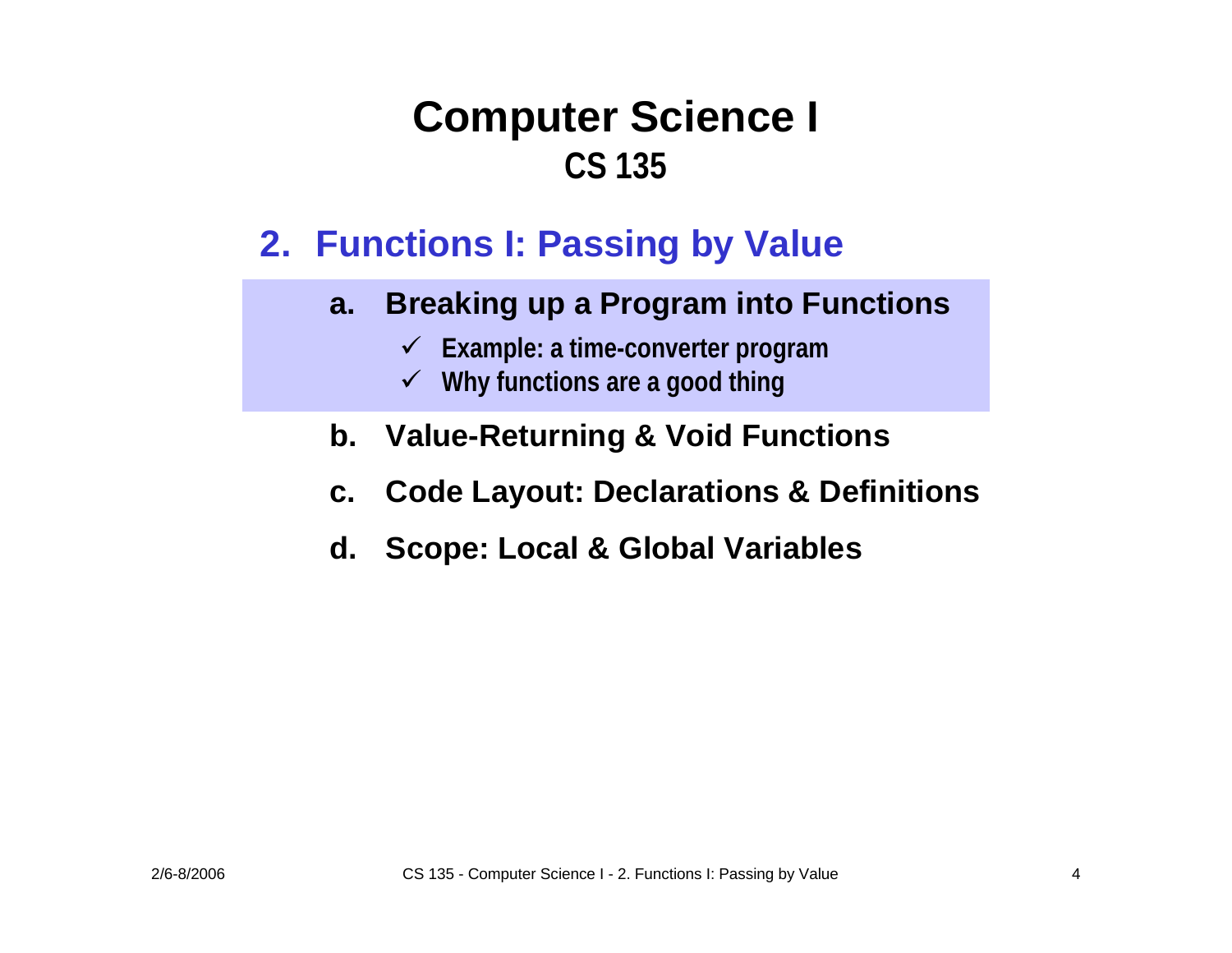### **2.a Breaking up a Program into Functions Example: a time-converter program**

¾ **Problem: calculate total number of seconds**

- $\checkmark$  Write a C++ program that
	- ٠ prompts the user for some duration or elapsed time in hours, minutes and seconds
	- displays the same amount of time in total number of seconds

| 2 40 37 | Enter time in hours, minutes and seconds: |
|---------|-------------------------------------------|
|         | The result is 9637 seconds                |
|         |                                           |
|         | Enter time in hours, minutes and seconds: |
|         |                                           |
| 0 2 5   |                                           |

**Examples of output from the time-converter program**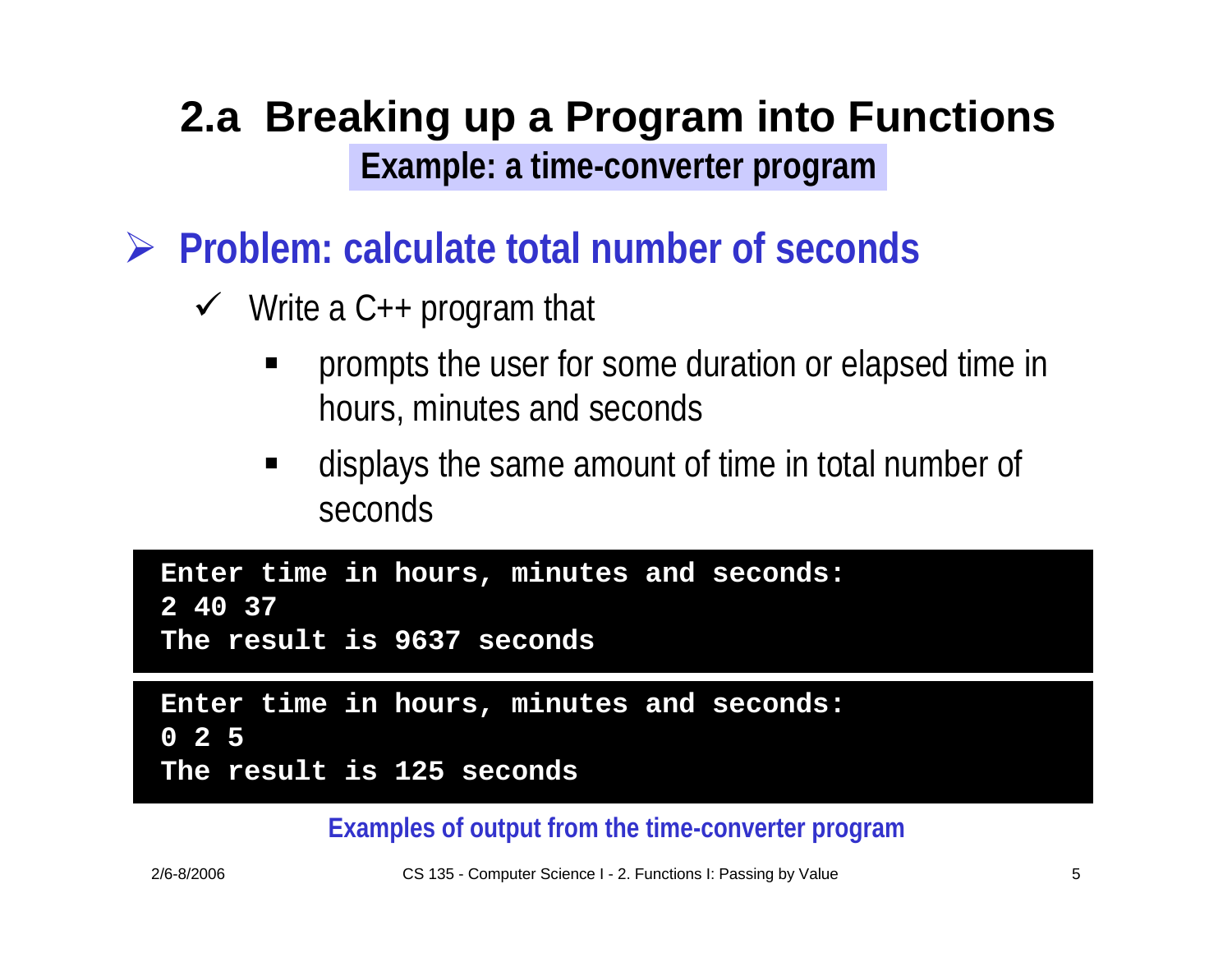### **2.a Breaking up a Program into Functions Example: a time-converter program**

### ¾ **Pseudocode**

 $\checkmark$  as usual, the 3 major steps are: prompt, calculate and display



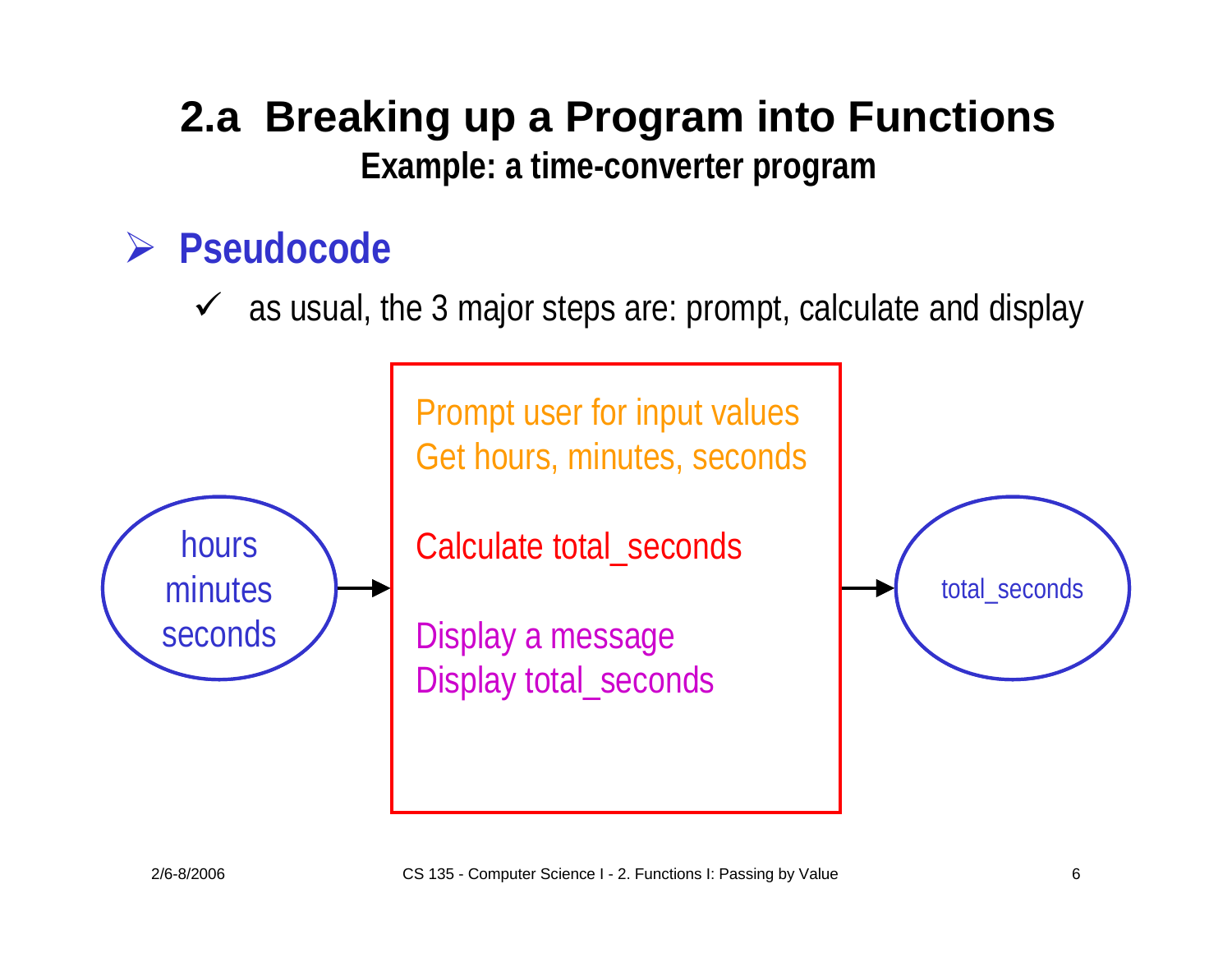**Example: a time-converter program**

## ¾ **Official defining diagram**

| <b>Input</b>                | <b>Processing</b>                                                                      | Output        |
|-----------------------------|----------------------------------------------------------------------------------------|---------------|
| hours<br>minutes<br>seconds | Prompt user for input values<br>Get hours, minutes, seconds<br>Calculate total_seconds | total_seconds |
|                             | Display a message<br>Display total_seconds                                             |               |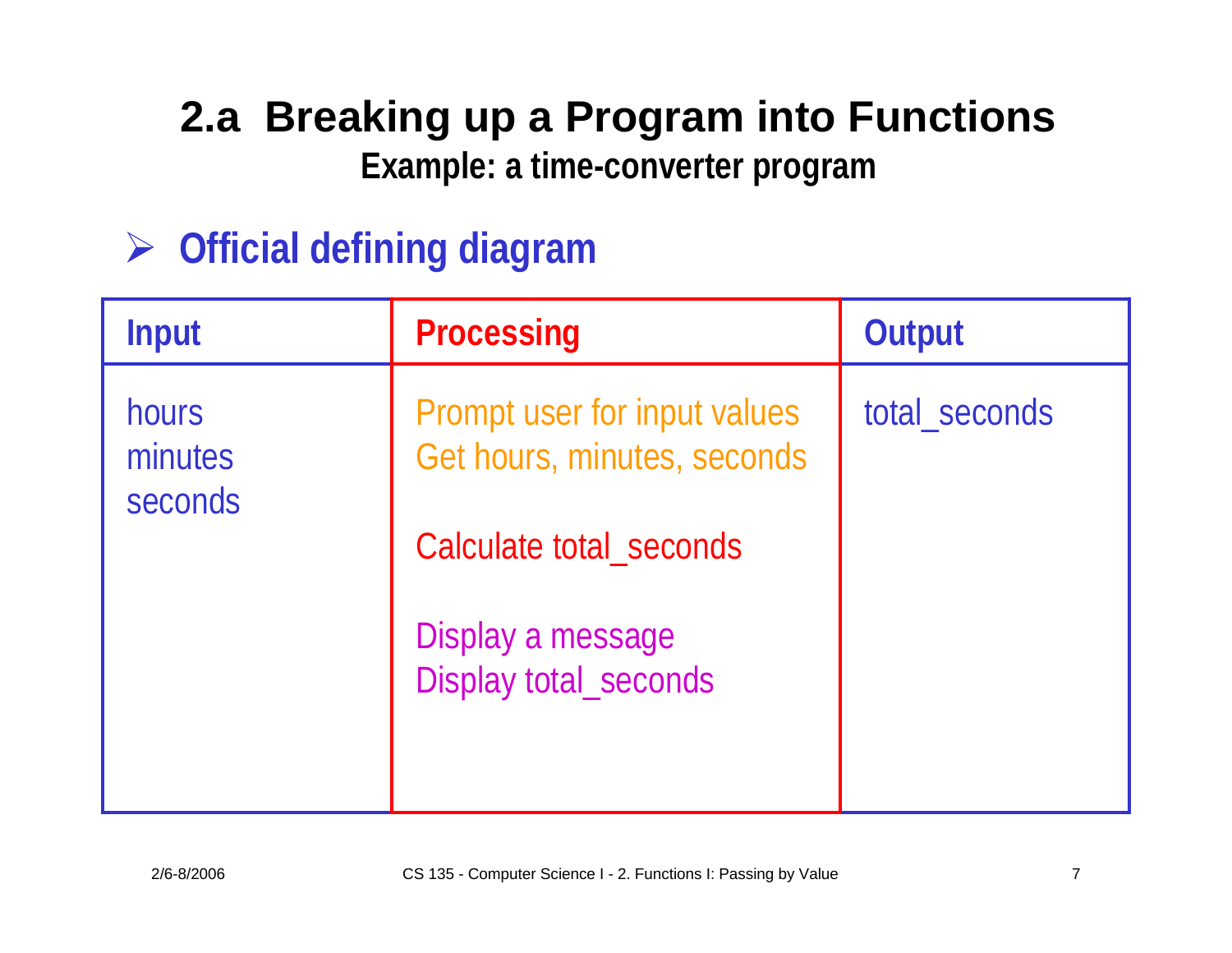### **2.a Breaking up a Program into Functions Example: a time-converter program**

¾ **Let's be more specific in the calculation part**

| <b>Input</b>                | <b>Processing</b>                                                                                                                                                                | Output        |
|-----------------------------|----------------------------------------------------------------------------------------------------------------------------------------------------------------------------------|---------------|
| hours<br>minutes<br>seconds | Prompt user for input values<br>Get hours, minutes, seconds<br>$mins = hours*60 + minutes$<br>$total\_seconds = mins*60 + seconds$<br>Display a message<br>Display total_seconds | total_seconds |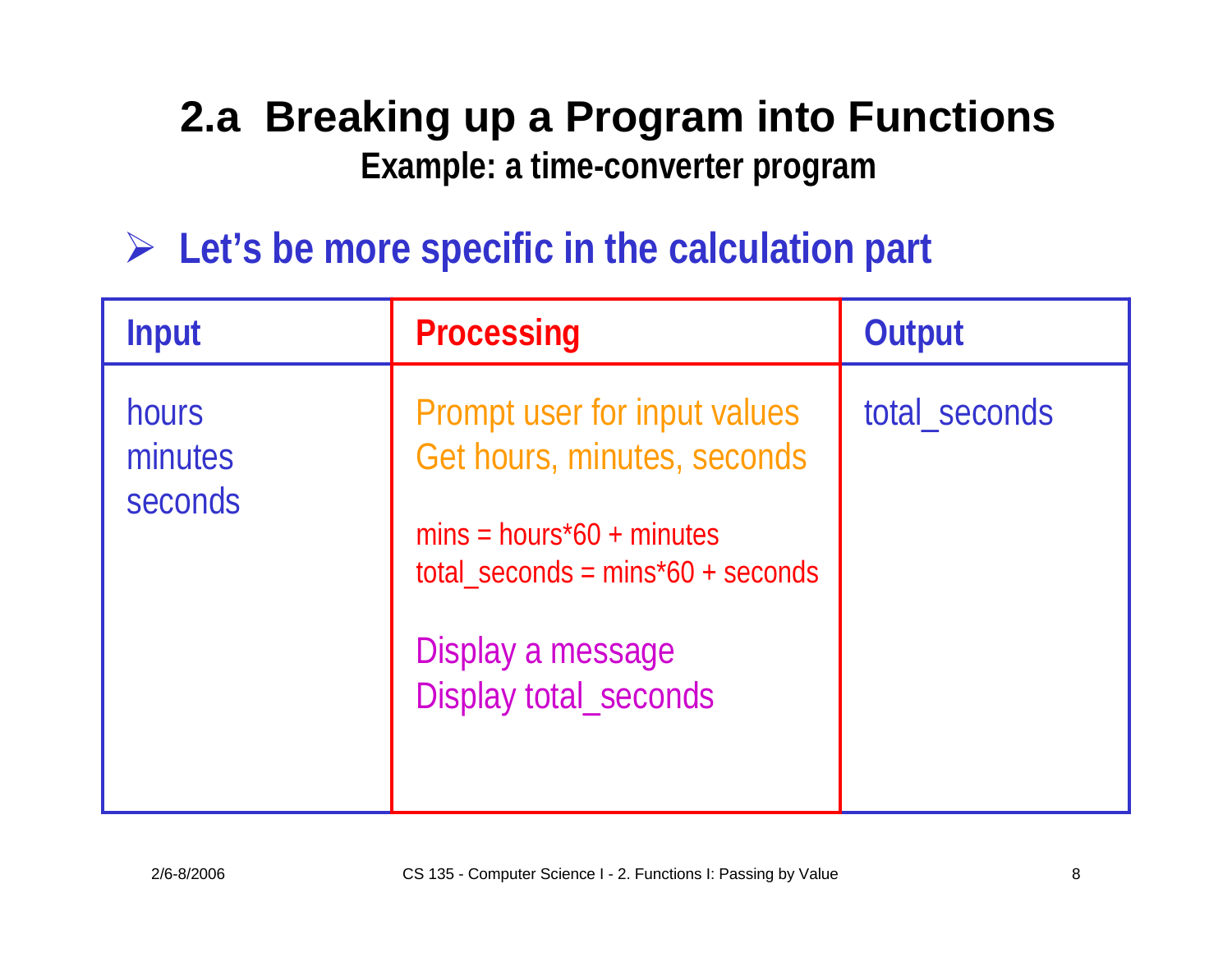**Example: a time-converter program**

```
#include <iostream>
using namespace std;
void main()
{
  // declare variables
  int hours, minutes, seconds;
  int mins, total_seconds;
  // prompt user for input values
  cout << "Enter time ";
  cin >> hours >> minutes >> seconds;
  // calculate number of seconds
  mins = hours*60 + minutes;
  total_seconds = mins*60 + seconds;
  // display result
  cout << "The result is ";
  cout << total_seconds << endl;
}
```
#### **C++ code for the time-converter program**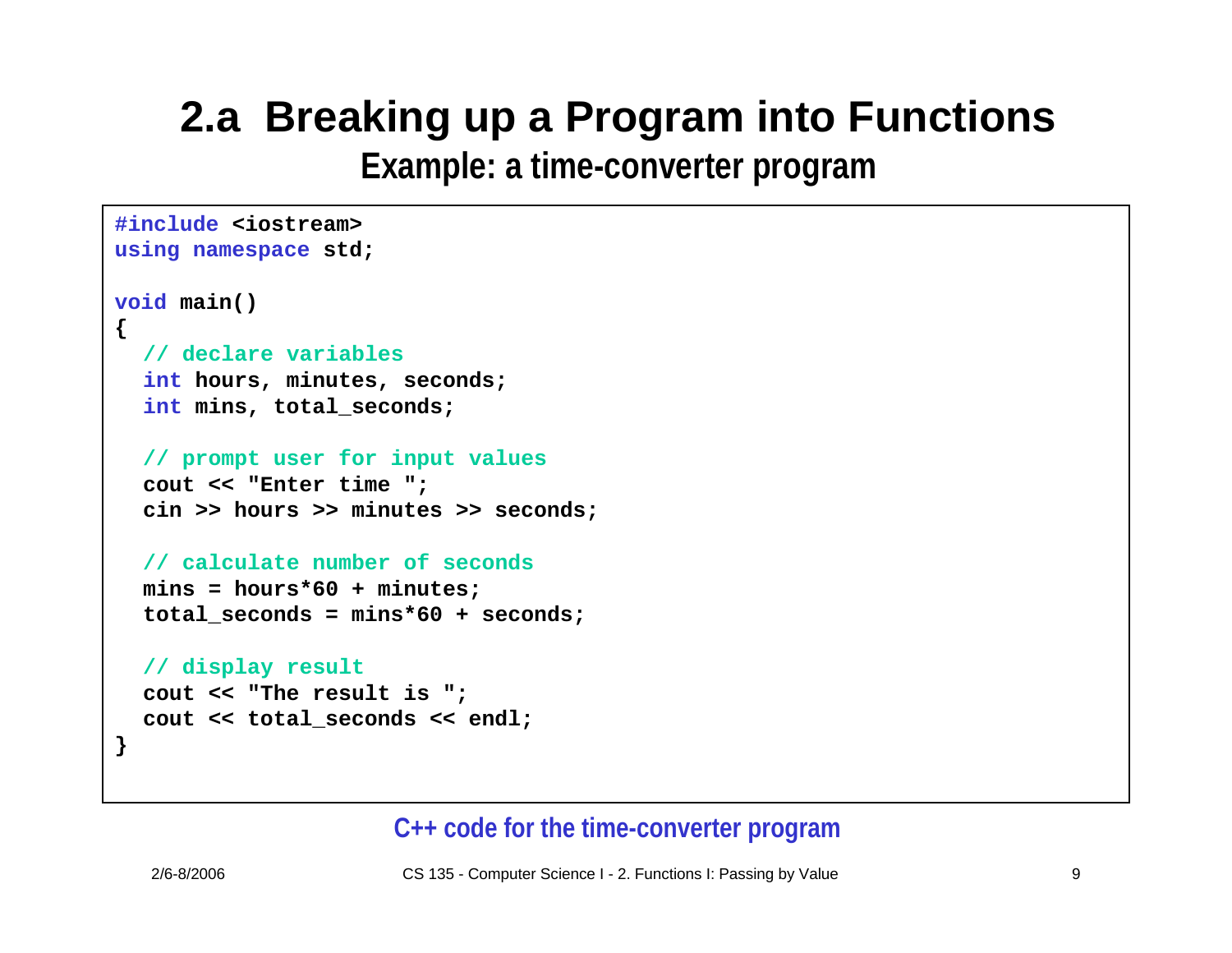**Example: a time-converter program**

```
#include <iostream>
using namespace std;
void main()
{
  // declare variables
  int hours, minutes, seconds;
  int mins, total_seconds;
  // prompt user for input values
  cout << "Enter time ";
  cin >> hours >> minutes >> seconds;
  // calculate number of seconds
  total_seconds = calc_total_seconds(hours,
    minutes, seconds);
  // display result
  cout << "The result is ";
  cout << total_seconds << endl;
}
                                                int calc_total_seconds(int h,
                                                                        int m,
                                                                        int s)
                                               {
                                                  int mins, total;
                                                 mins = h*60 + m;
                                                 total = mins*60 + s;
                                                  return total;
                                               }
```
#### **C++ code for the time-converter program using a value-returning function**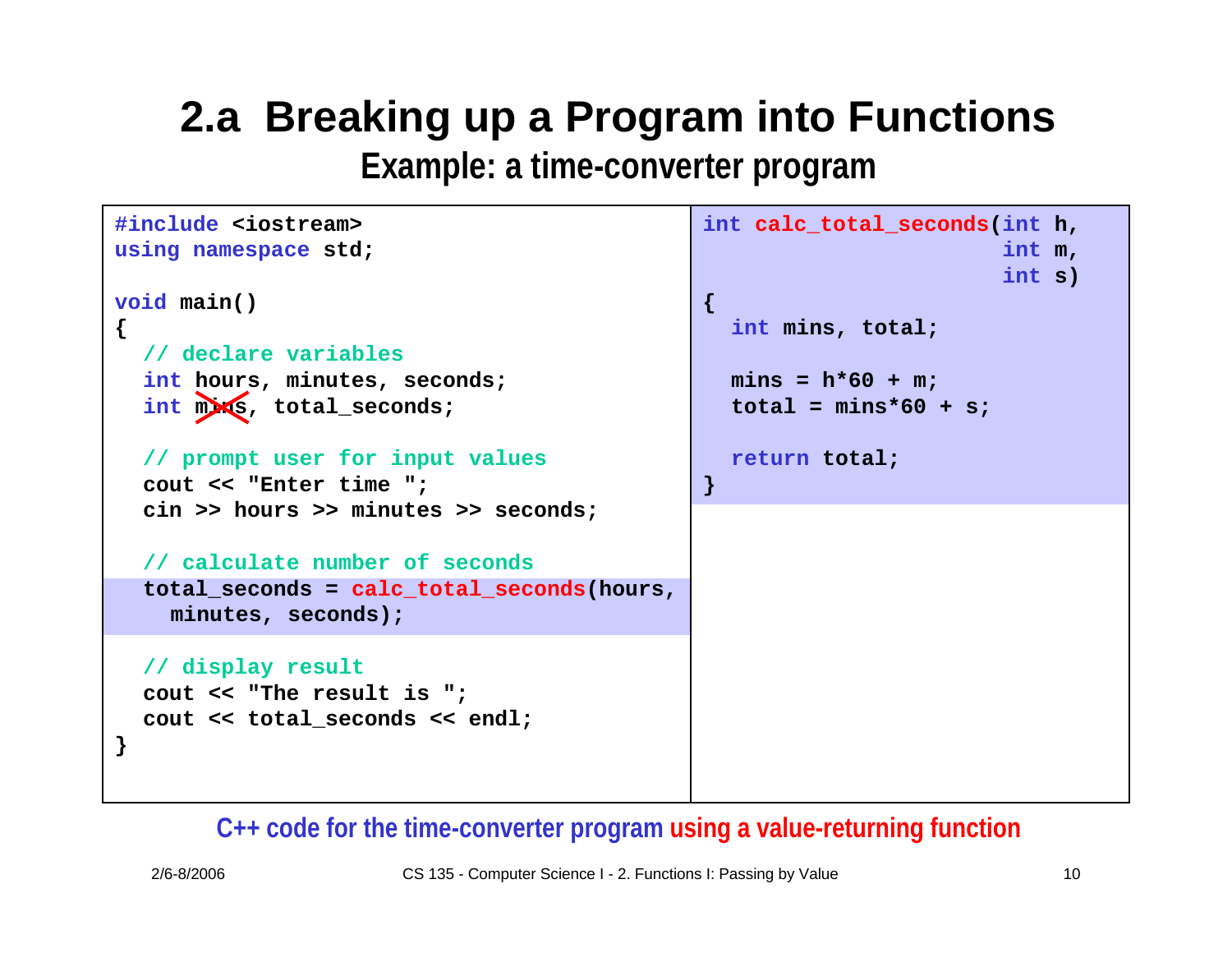**Example: a time-converter program**

```
#include <iostream>
using namespace std;
void main()
{
  // declare variables
  int hours, minutes, seconds;
  int mins, total_seconds;
  // prompt user for input values
  cout << "Enter time ";
  cin >> hours >> minutes >> seconds;
  // calculate number of seconds
  total_seconds = calc_total_seconds(hours,
    minutes, seconds);
  // display result
  display result(total seconds);
}
                                                int calc_total_seconds(int h,
                                                                        int m,
                                                                        int s)
                                               {
                                                  int mins, total;
                                                 mins = h*60 + m;
                                                  total = mins*60 + s;
                                                  return total;
                                               }
                                                void display_result(int total)
                                                {
                                                  cout << "The result is ";
                                                  cout << total << endl;
                                               }
```
**C++ code for the time-converter program using a value-returning function and a void function**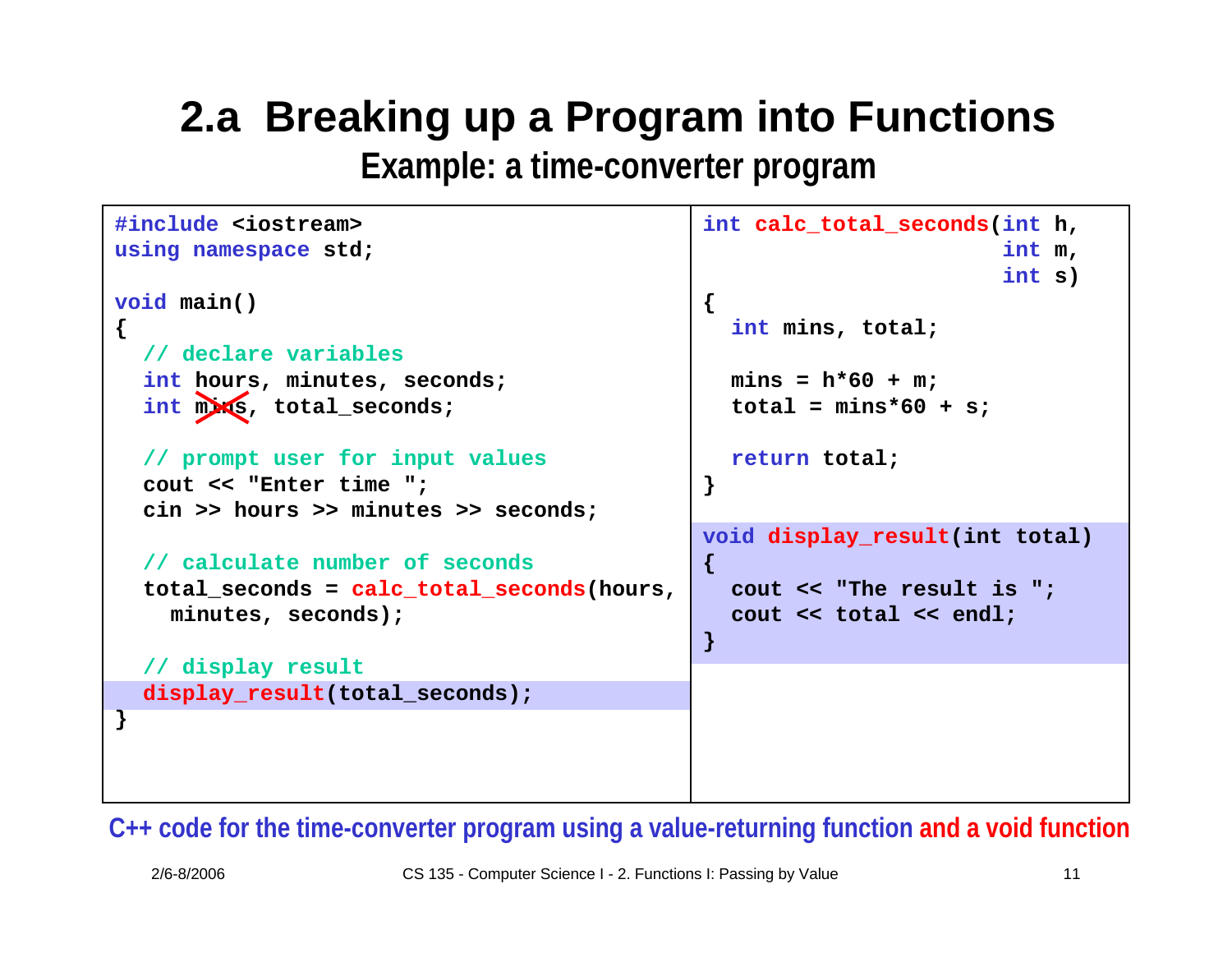- ¾ **Write functions in your programs**
	- $\checkmark$  keep the main steps of the program separated
	- $\checkmark$  instead of stuffing the whole sequence of steps into one big **main** function, try to split it into several functions
	- ✔ functions are like "building blocks" or "modules"

## ¾ **Benefits of functions**

- 1. functions can be reused
- 2. functions hide implementation details
- 3. functions make team work possible
- 4. functions make the code easier to understand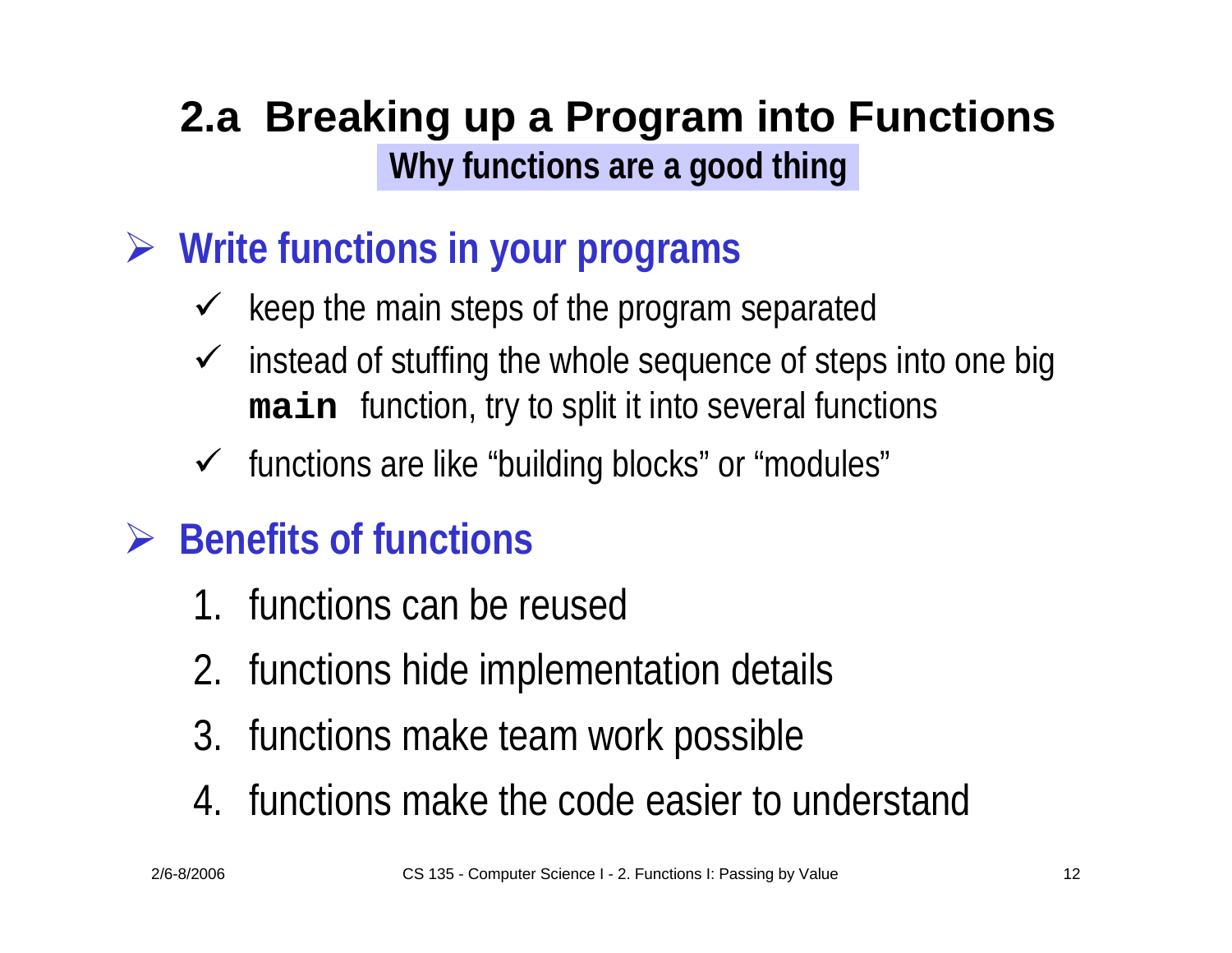### **1. Functions can be reused**

- $\checkmark$  once a block of code has been written in a function, it can be executed multiple times throughout a program
- $\checkmark$  when you need it, just call it in one line
- $\checkmark$  the same function can also be used in other programs without having to copy the block of code; again, just call it

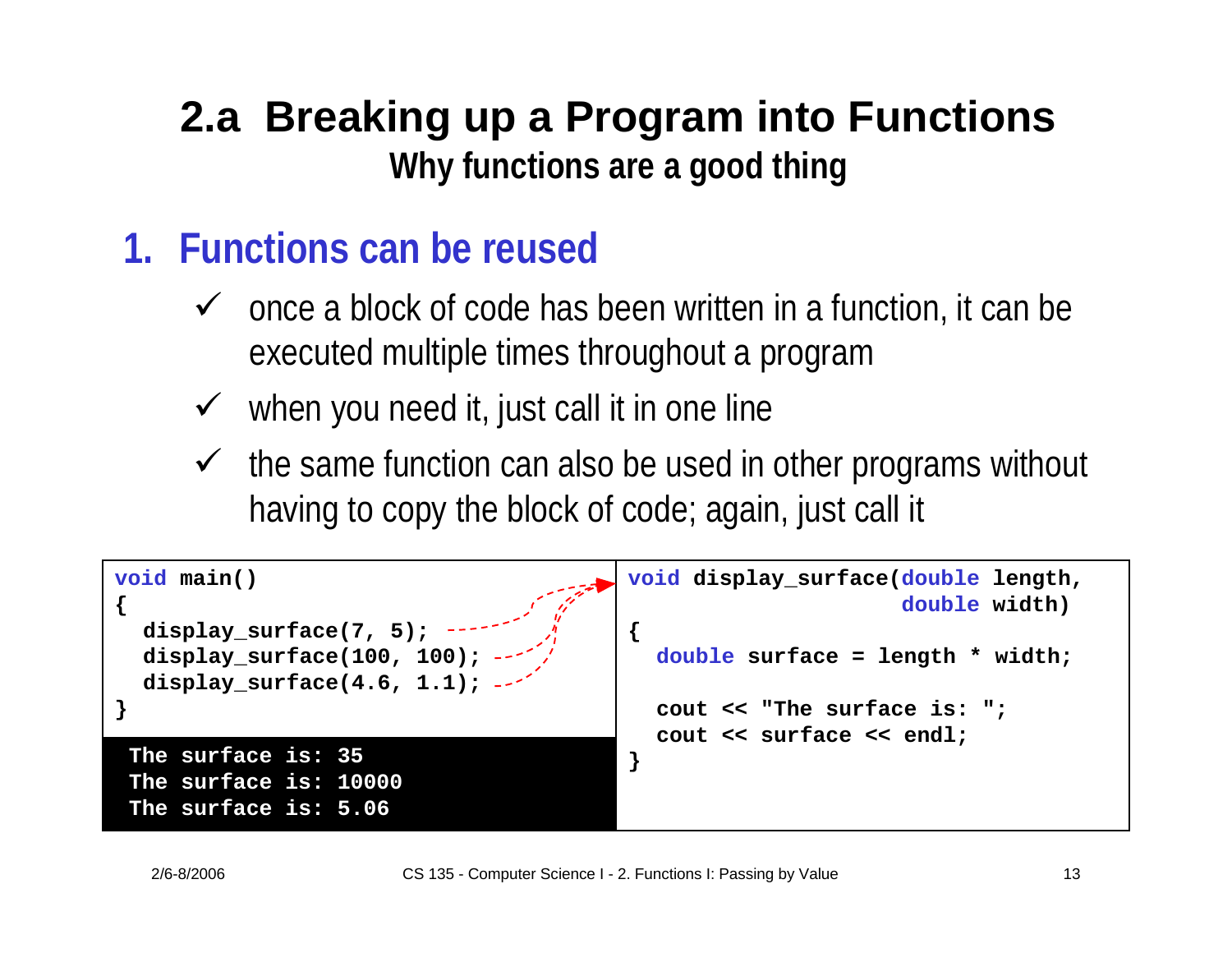*Pasta for six*

- *– boil 1 q uart salty water*
- *–stir in the pasta*
- *–cook on medium until "al dente"*
- *– serv e*
- • get a saucepan • fill it with water
	- add salt
- •put it on the stove
- turn on to high
- wait until it boils
- • go to the kitchen sink
- • place the pan under the tap
- • turn on the tap
	- • when the water level is close to the top of the pan, turn off the tap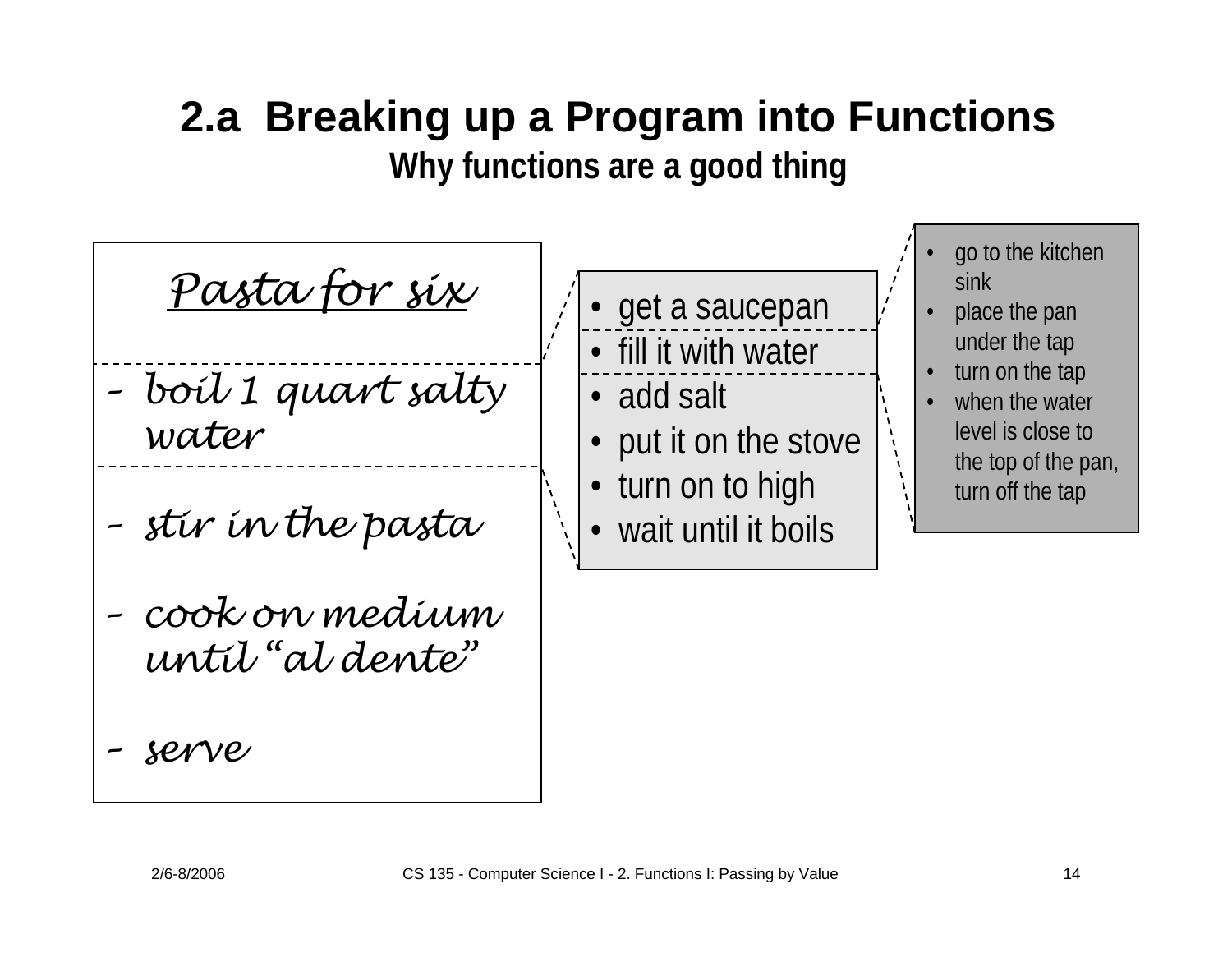- **2. Functions hide implementation details**
	- $\checkmark$  functions are like building blocks, they allow complicated programs to be divided into manageable pieces
	- $\checkmark$  the microscopic details of how one block of code is written do not need to be visible at the higher level of the program
	- $\checkmark$  this is called **encapsulation**

```
void main()
{
  boil_water();
  stir_in_pasta();
  cook();
  serve();
}
                            void boil_water()
                            {
                              s = get_saucepan();
                              fill water(s); -
                              add_salt(s);
                              put_on_stove(s);
                              turn stove to high();
                              while (!boiling)
                                wait();
                            }
                                                        void fill_water(int s)
                                                        {
                                                          go_to_sink();
                                                          place_under_tap(s);
                                                          turn_on_tap();
                                                           while (water_level< h)
                                                             wait();
                                                          turn_off_tap();
                                                         }
```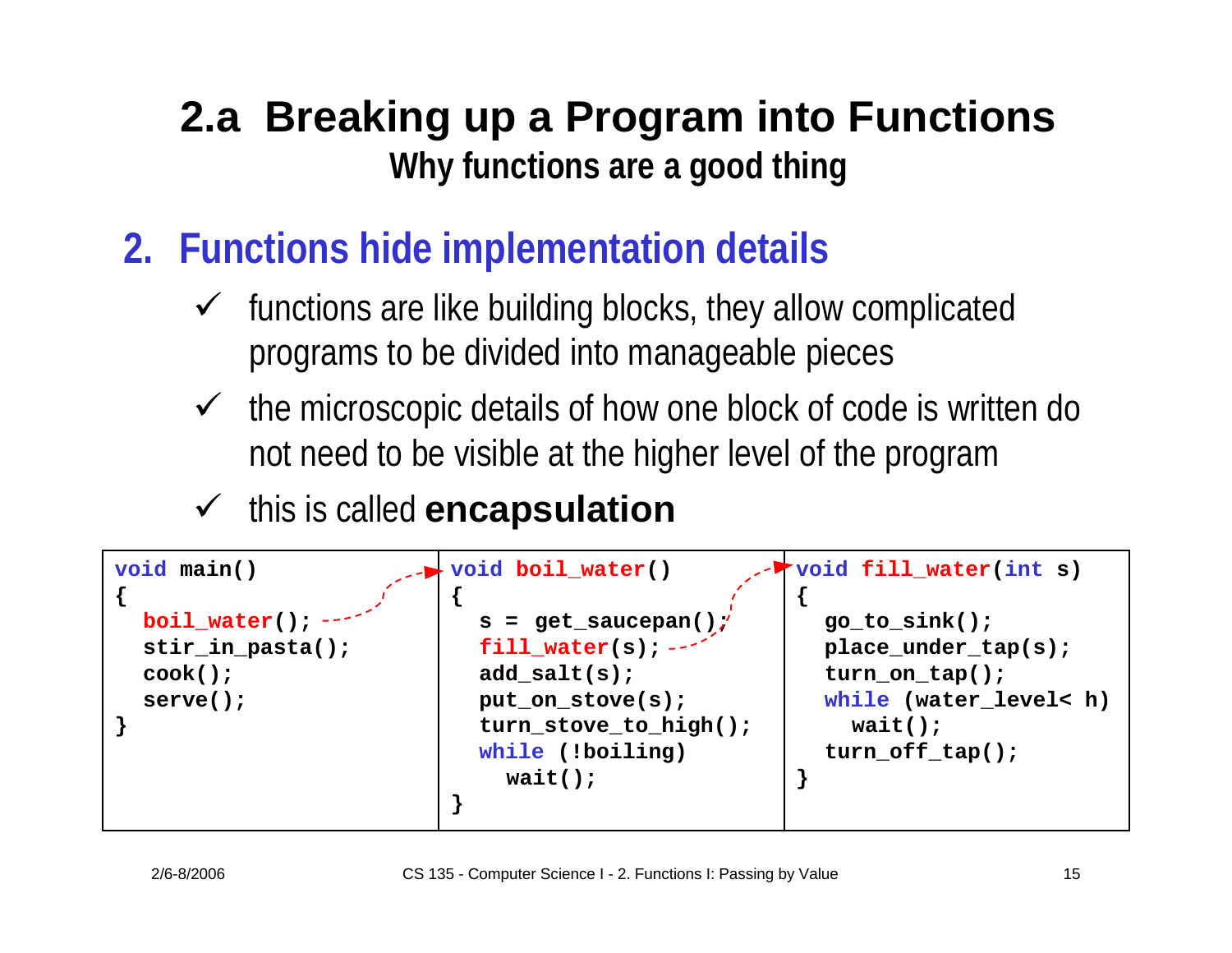- **2. Functions hide implementation details (cont'd)**
	- $\checkmark$  the arguments to the function and the return data type define the "interface" between the function and the rest of the code
	- $\checkmark$  as long as this interface doesn't change, the implementation can be rewritten without affecting the rest of the program

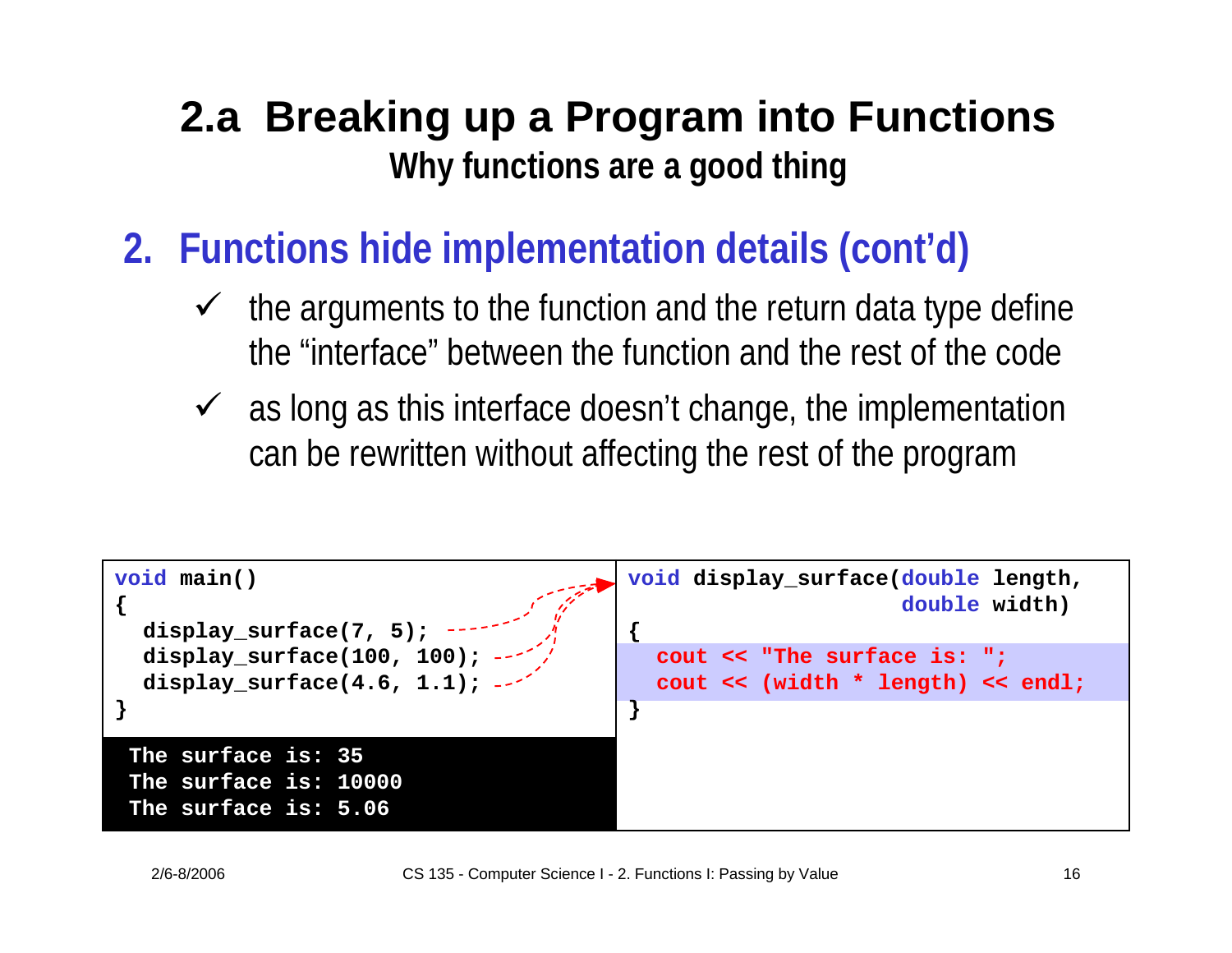- **2. Functions hide implementation details (cont'd)**
	- $\checkmark$  a programmer can focus on one part and construct it, debug it
	- $\checkmark$  functions allow part change or replacement without impacting the surroundings

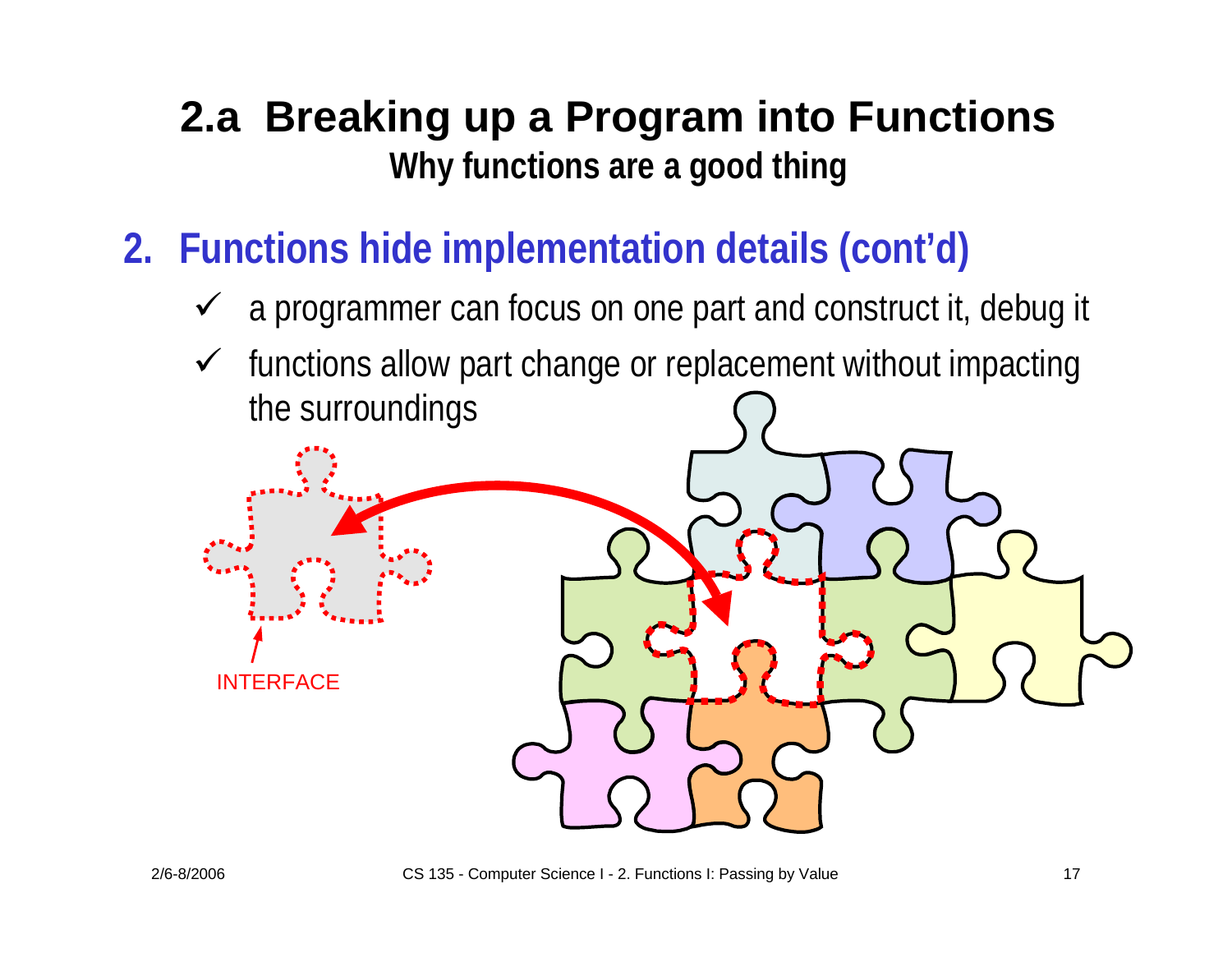- **3. Functions make team work possible**
	- $\checkmark$  the work of writing a big code can be split among multiple programmers
	- $\checkmark$  separate groups of programmers can work on separate modules
	- $\checkmark$  each module can be thoroughly tested for correctness before it is incorporated into the final program.
	- $\checkmark$  the final program is assembled from these building blocks

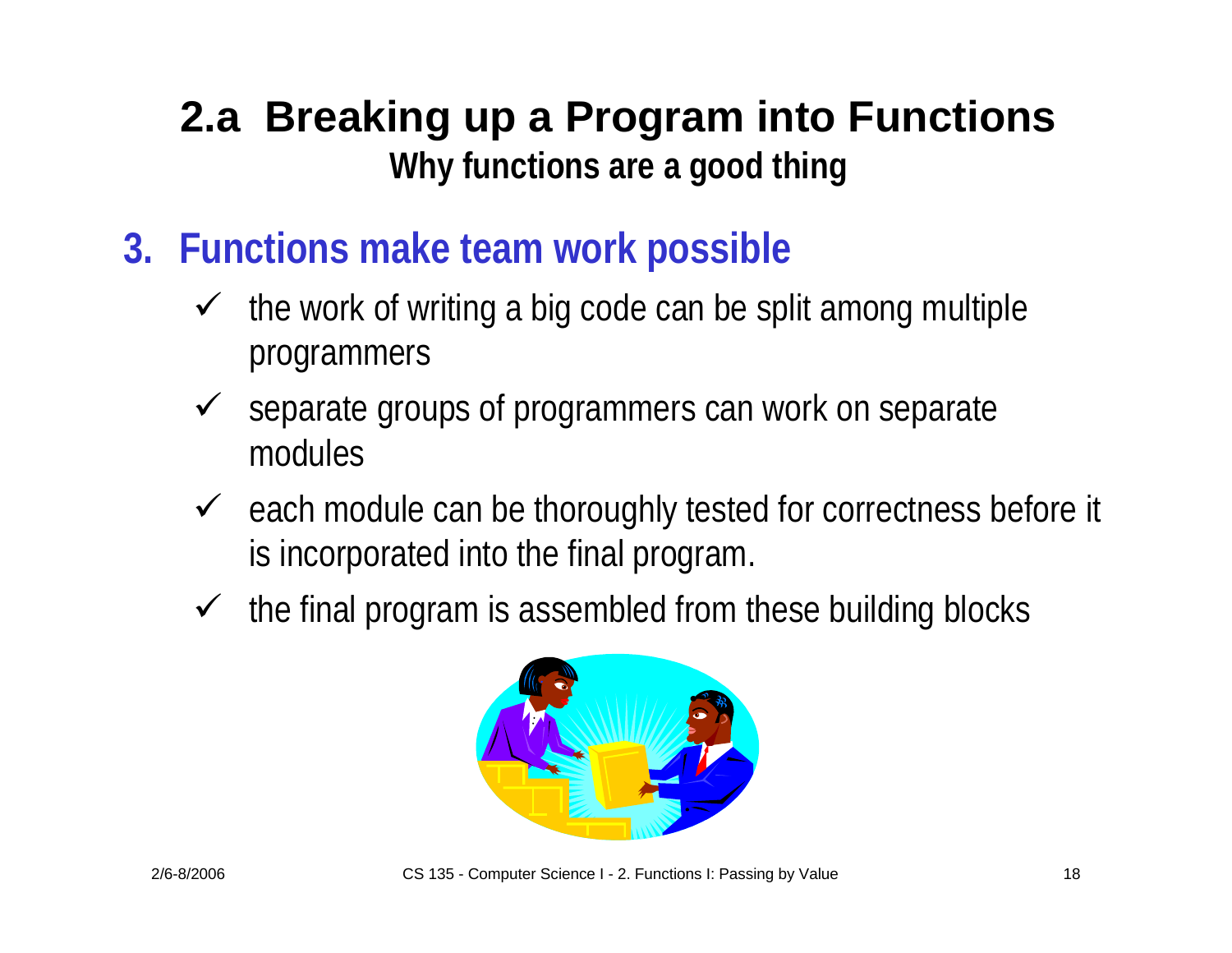- **4. Functions make the code easier to understand**
	- $\checkmark$  breaking up the program up into chunks makes the code easier to read and the intent of the programmer easier to follow
	- $\checkmark$  therefore, the code is easier to develop, debug, fix, maintain, upgrade, etc., whether by the same programmer (possibly months later) or by other people (possibly years later)

| void main()      |                                     | void main()                                                                                                             |                                                          |
|------------------|-------------------------------------|-------------------------------------------------------------------------------------------------------------------------|----------------------------------------------------------|
| $boil_water()$ ; | which code is                       | $s = get\_saucepan()$ ;<br>$go_to$ sink();<br>$place\_under\_tap(s);$                                                   | one big ugly                                             |
| stir_in_pasta(); | easier to follow:<br>a nice breakup | $turn\_on\_tap()$ ;<br>while (water_level< h)<br>$wait()$ ;<br>$turn_of_f_tap()$ ;<br>$get\_past()$ ;<br>open $bag()$ ; | function with all<br>the small steps<br>crammed into it? |
| $\cosh()$ ;      | <i>into functional</i>              |                                                                                                                         |                                                          |
| $serve()$ ;      | blocks? or $\ldots$                 | throw_pasta_in(s);<br>$stir()$ ;                                                                                        |                                                          |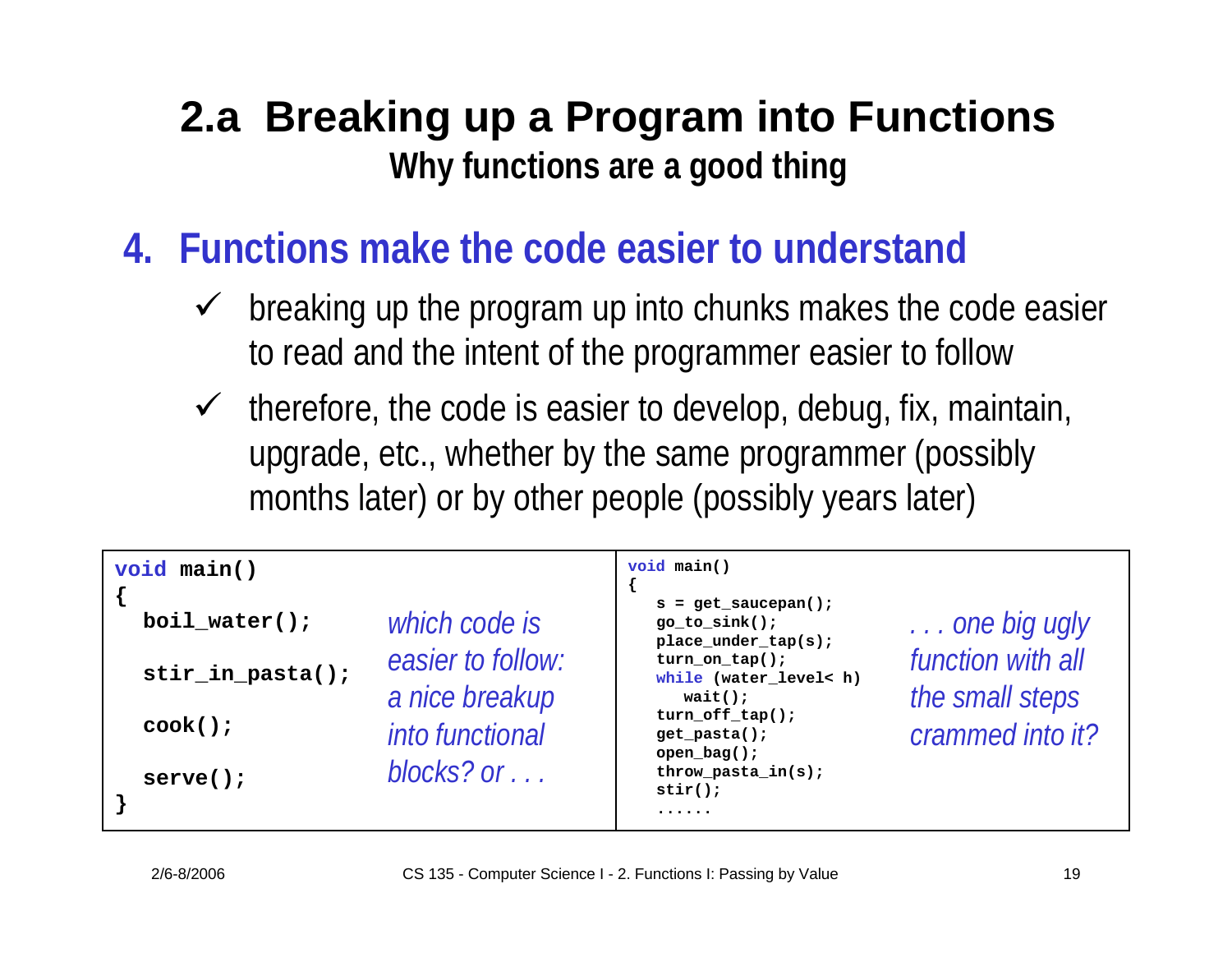### **2. Functions I: Passing by Value**

- **a. Breaking up a Program into Functions**
	- 9 **Example: a time-converter program**
	- 9 **Why functions are a good thing**
- **b. Value-Returning & Void Functions**
- **c. Code Layout: Declarations & Definitions**
- **d. Scope: Local & Global Variables**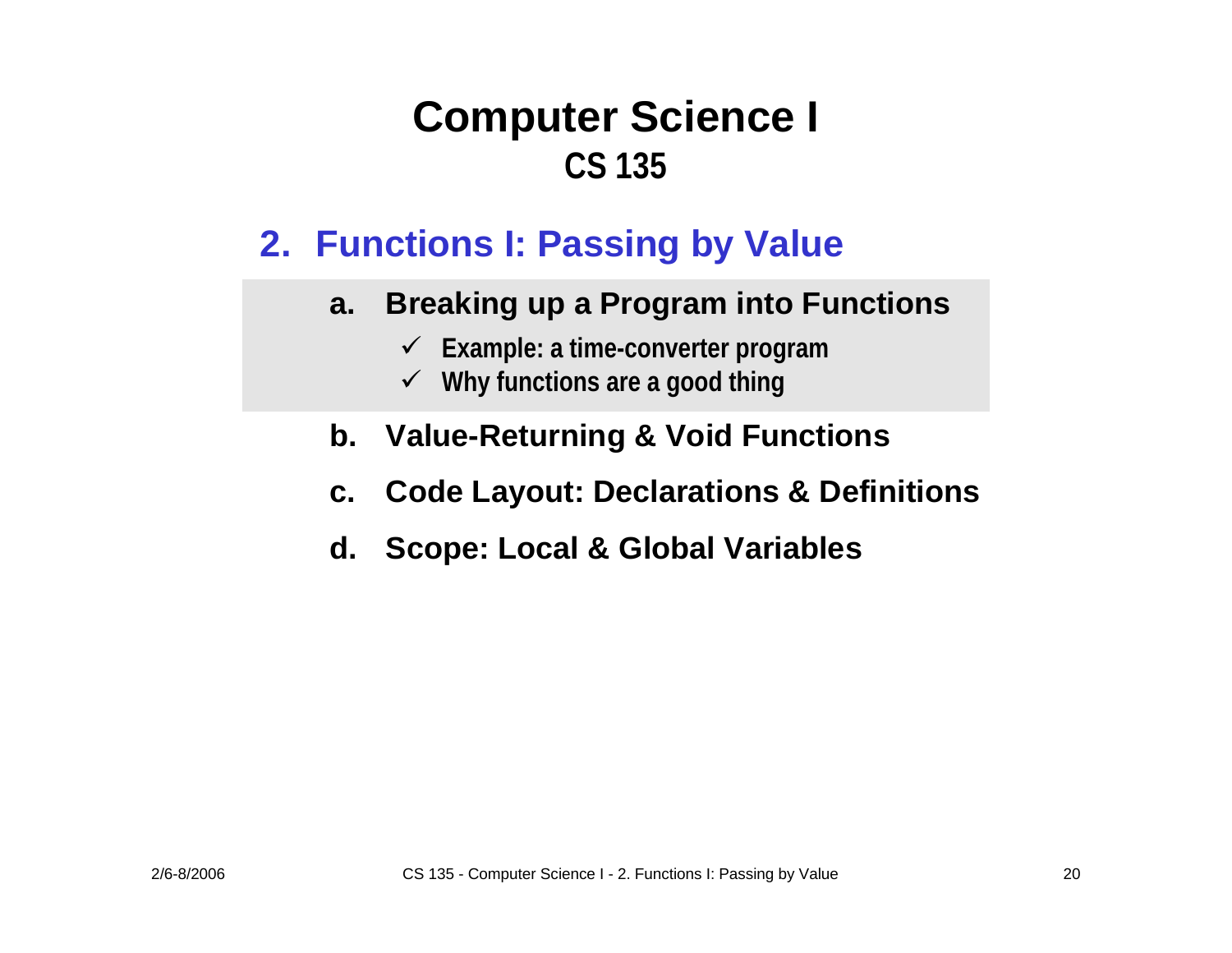### **2. Functions I: Passing by Value**

**a.Breaking up a Program into Functions**

#### **b. Value-Returning & Void Functions**

- 9 **Value-returning functions with arguments**
	- П **Math functions**
- 9 **Value-returning functions without arguments**
- 9 **Void functions with arguments**
- 9 **Void functions without arguments**
- **c.Code Layout: Declarations & Definitions**
- **d. Scope: Local & Global Variables**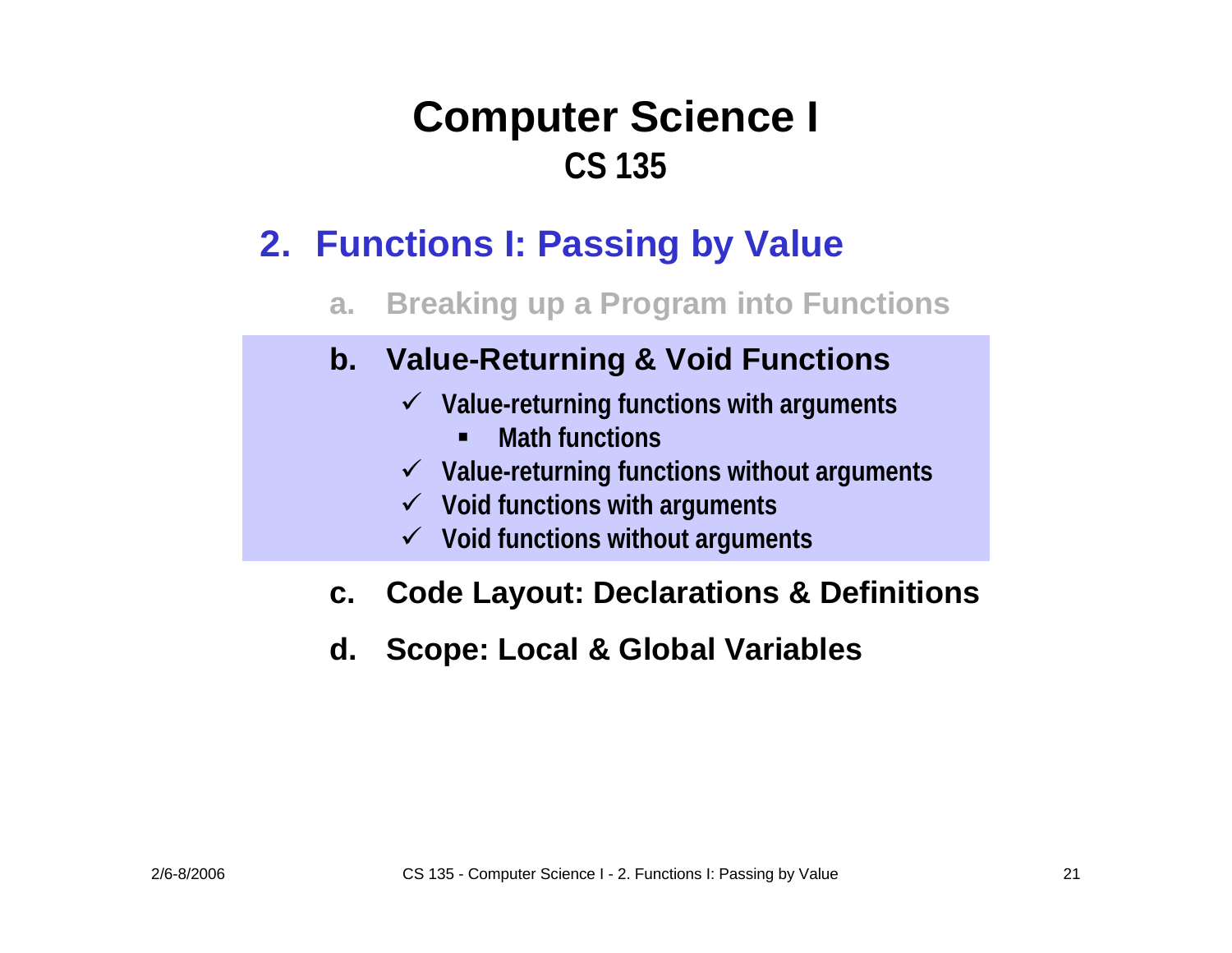### **2.b Value-Returning & Void Functions Value-returning functions with arguments**

### ¾ **Functions that take arguments and return a value**

 $\sqrt{ }$ example: functions calculating a formula

```
double calculate_surface(double length, double width)
{
    return length * width;
}
double calculate_average(int num1, int num2, int num3)
{
```

```
return (num1 + num2 + num3)/3.0;
```


**}**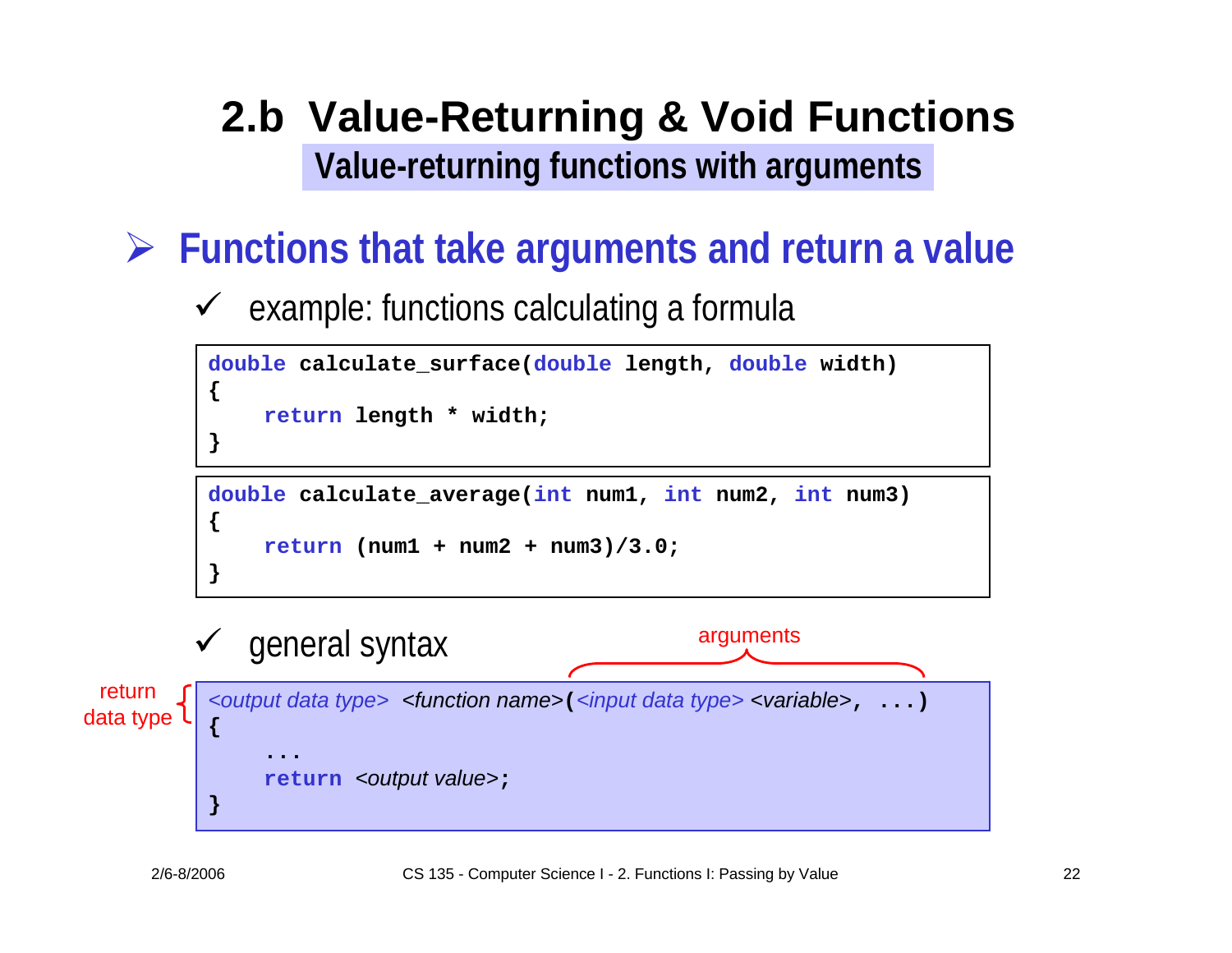### **2.b Value-Returning & Void Functions Value-returning functions with arguments – Math functions**

#### ¾**Other example: the predefined math functions**

| <b>Function</b> | <b>Standard</b><br><b>Header File</b> | <b>Purpose</b>                                                                            | Parameter(s)<br>Type | <b>Result</b> |
|-----------------|---------------------------------------|-------------------------------------------------------------------------------------------|----------------------|---------------|
| abs(x)          | <cstdlib></cstdlib>                   | Returns the absolute value<br>of its argument:<br>$abs(-7) = 7$                           | int                  | int           |
| ceil(x)         | $<$ cmath>                            | Returns the smallest whole<br>number that is not less than x:<br>$ceil(56.34) = 57.0$     | double               | double        |
| cos(x)          | <cmath></cmath>                       | Returns the cosine of angle x:<br>$cos(0.0) = 1.0$                                        | double<br>(radians)  | double        |
| exp(x)          | <cmath></cmath>                       | Returns $e^x$ , where $e = 2.718$ :<br>$exp(1.0) = 2.71828$                               | double               | double        |
| fabs(x)         | <cmath></cmath>                       | Returns the absolute value<br>of its argument:<br>fabs $(-5.67) = 5.67$                   | double               | double        |
| floor(x)        | <cmath></cmath>                       | Returns the largest whole number<br>that is not greater than x:<br>$floor(45.67) = 45.00$ | double               | double        |
| pow(x, y)       | <cmath></cmath>                       | Returns $x^y$ ; if x is negative, y<br>must be a whole number:<br>$pow(0.16, 0.5) = 0.4$  | double               | double        |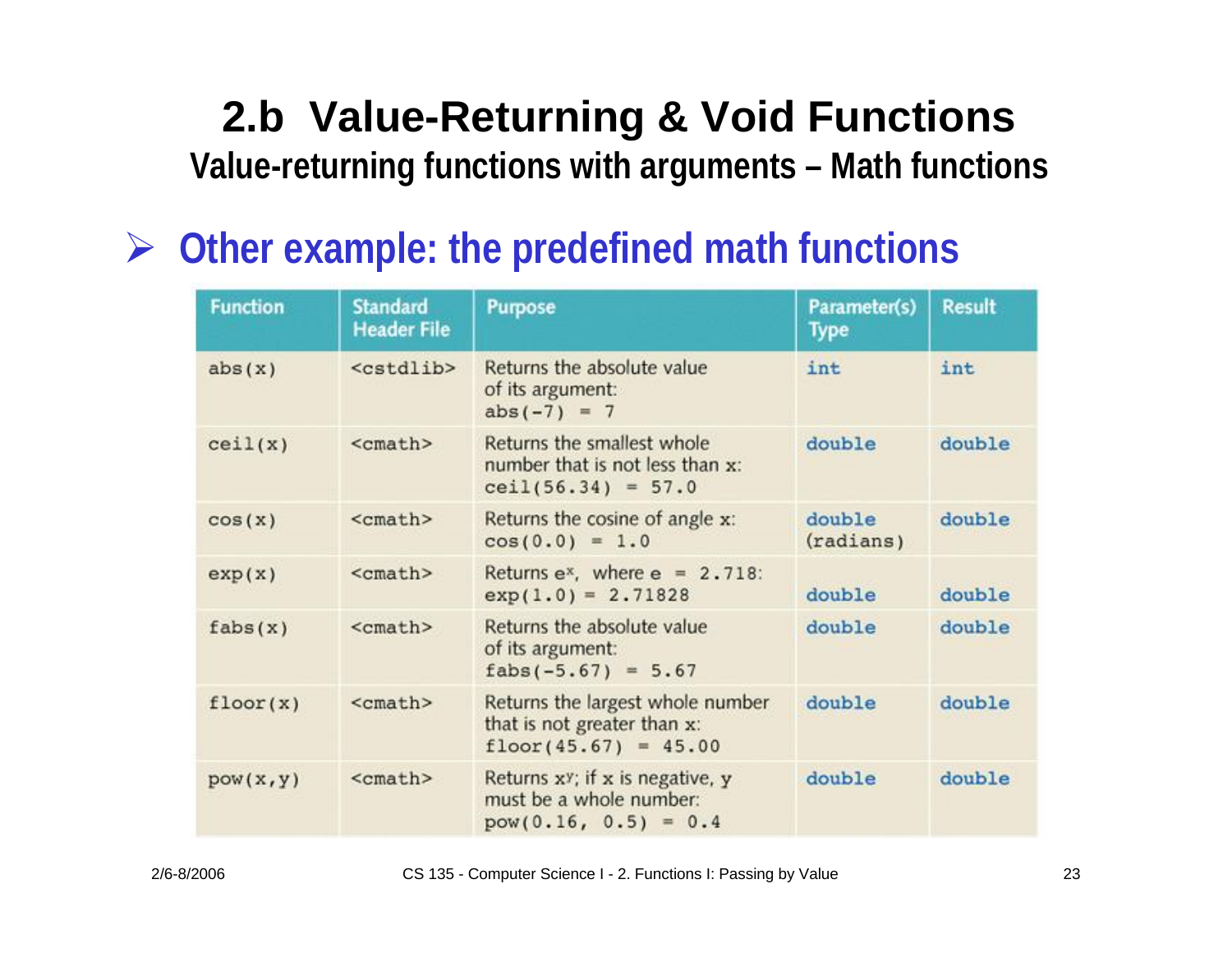### **2.b Value-Returning & Void Functions Value-returning functions without arguments**

### ¾ **Functions that take no arguments but return a value**

 $\sqrt{ }$ example: functions prompting for a value



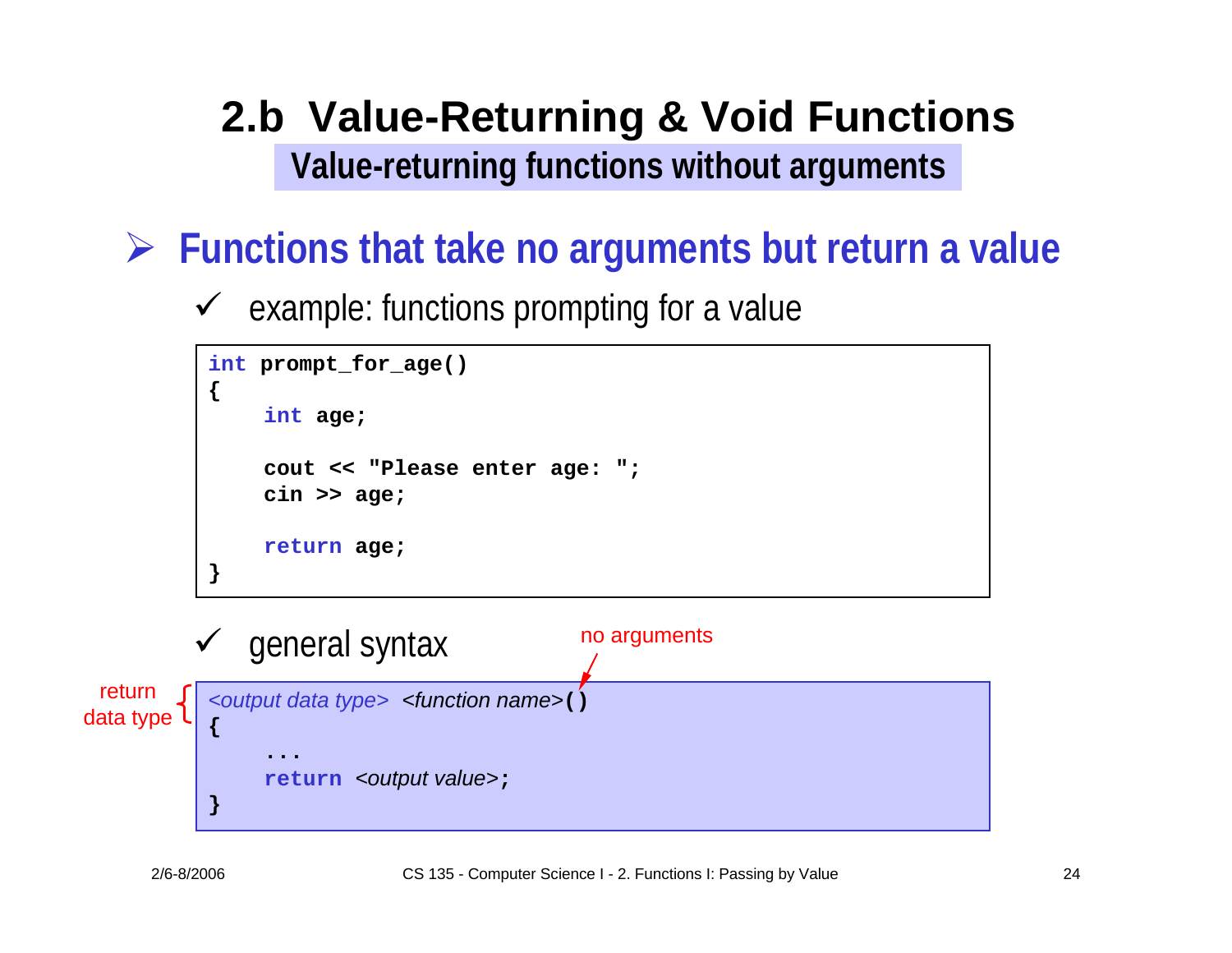### **2.b Value-Returning & Void Functions Void functions with arguments**

### ¾ **Functions that take arguments but return nothing**

 $\sqrt{ }$ example: functions displaying a value

```
void display_age(int age)
{
    cout << "The age is: " << age << endl;
}
```
**void display\_surface(double length, double width)**

```
cout << "The surface is: " << (length*width) << endl;
```


**{**

**}**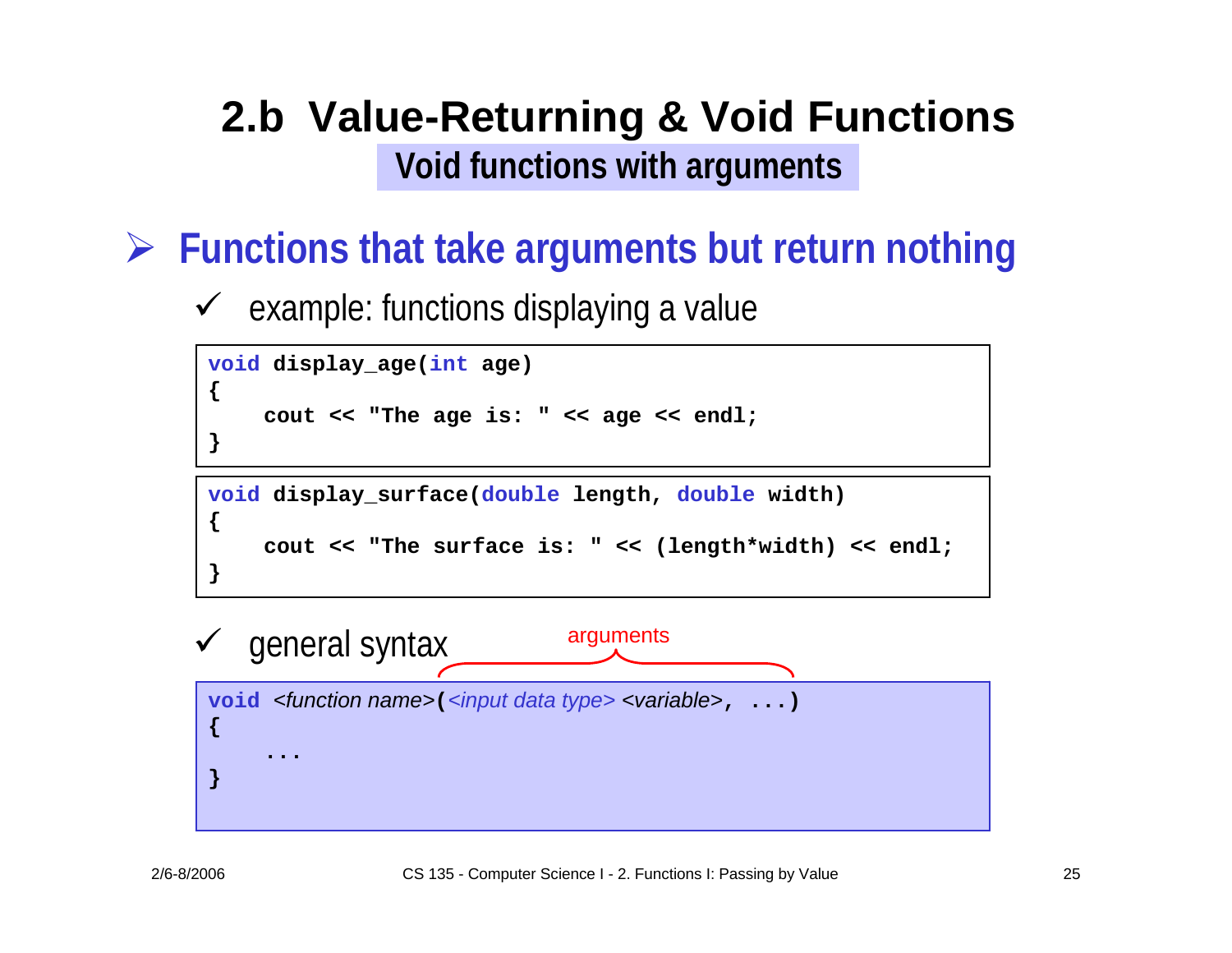### **2.b Value-Returning & Void Functions Void functions without arguments**

¾ **Functions that take no arguments and return nothing**

 $\checkmark$ example: **main** function or high-level steps in the **main**

```
void main()
{
    boil_water();
    stir_in_pasta();
    cook(); serve();
}
```
**void boil\_water()**

**...**

```
\checkmark general syntax
```
**void** *<function name>***() { ...}**

**{**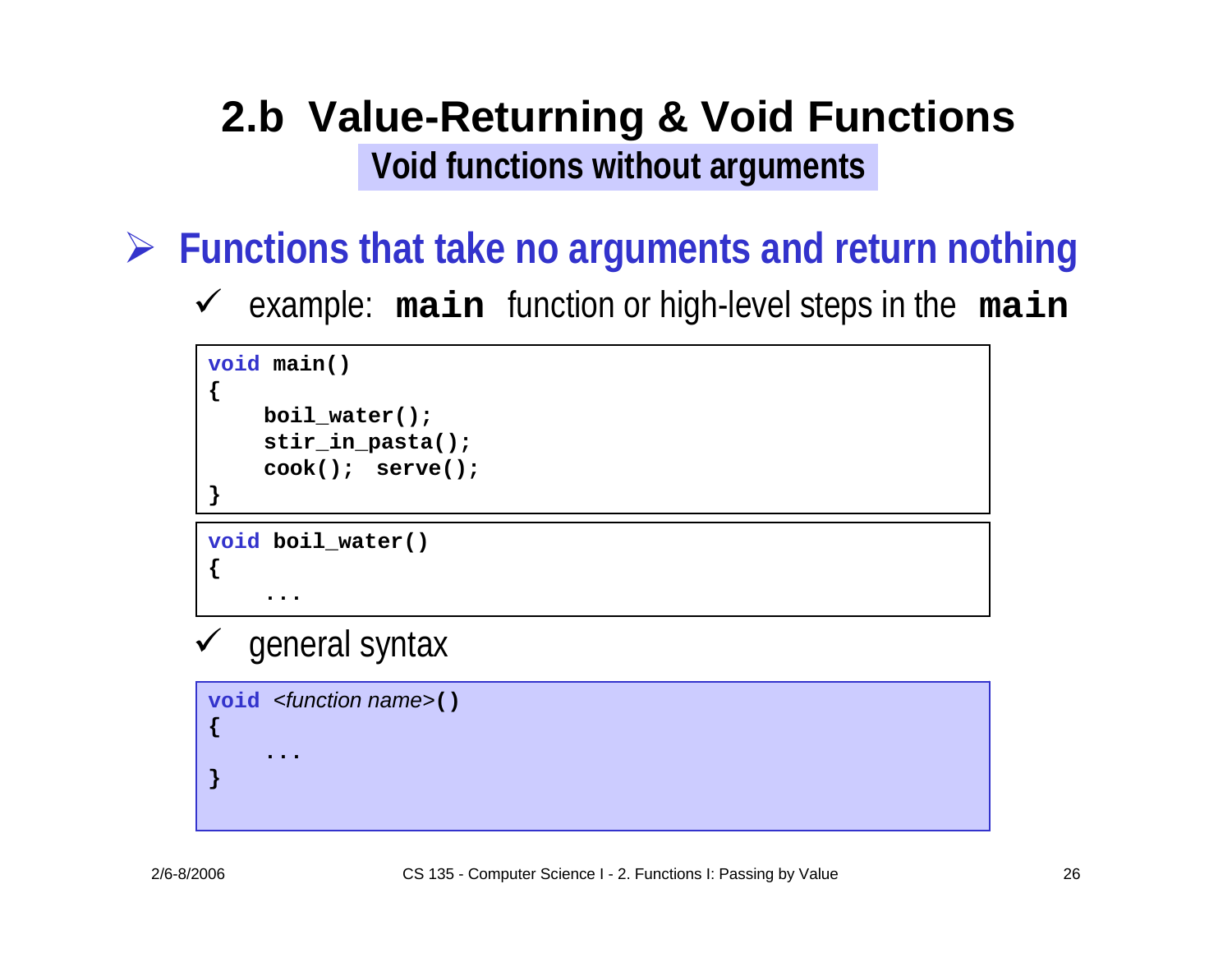### **2. Functions I: Passing by Value**

#### **a.Breaking up a Program into Functions**

#### **b. Value-Returning & Void Functions**

- 9 **Value-returning functions with arguments**
	- **Math functions**
- 9 **Value-returning functions without arguments**
- 9 **Void functions with arguments**
- 9 **Void functions without arguments**

#### **c.Code Layout: Declarations & Definitions**

#### **d. Scope: Local & Global Variables**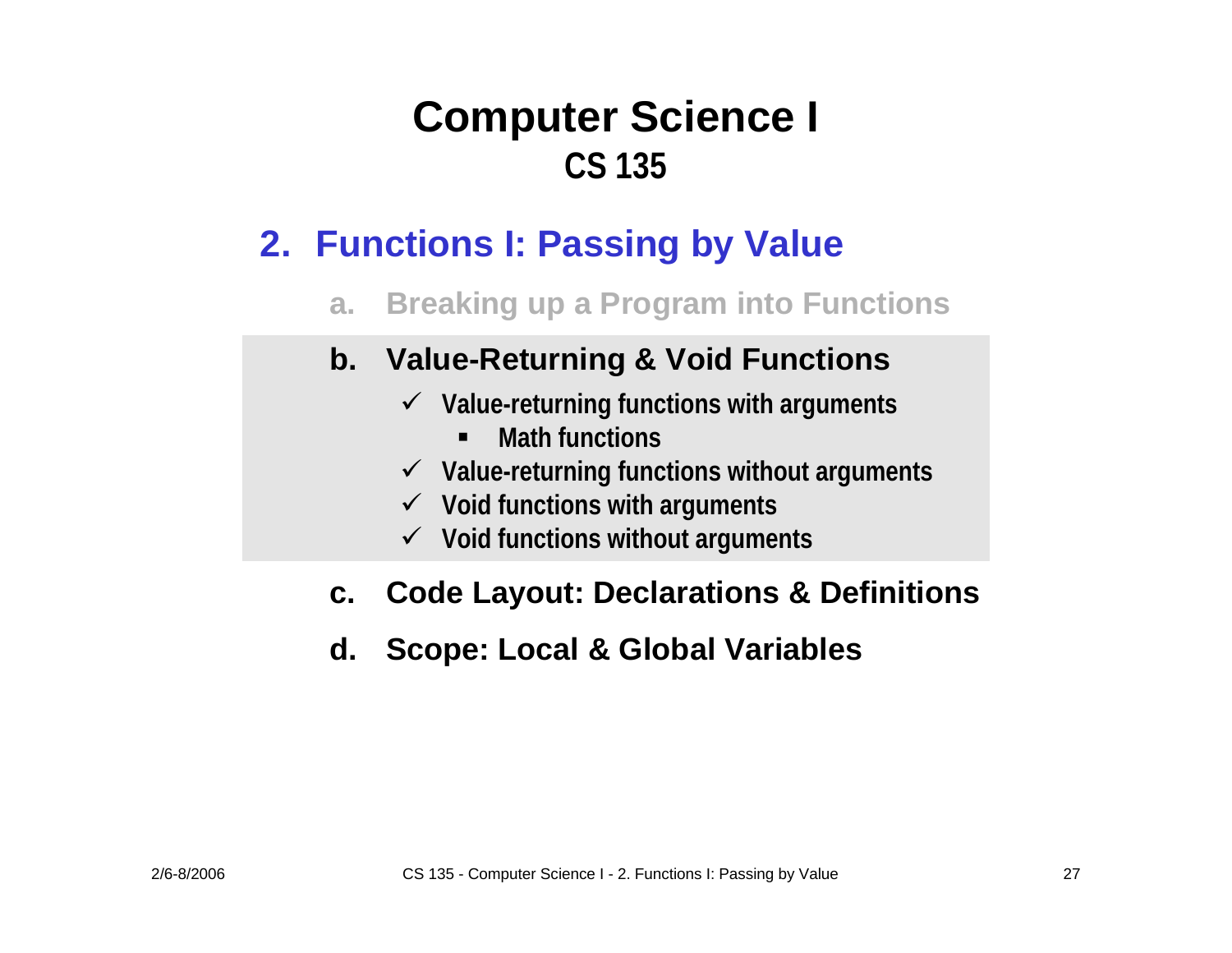### **2. Functions I: Passing by Value**

- **a.Breaking up a Program into Functions**
- **b. Value-Returning & Void Functions**

#### **c. Code Layout: Declarations & Definitions**

- 9 **General syntax of a function definition**
- 9 **General syntax of a function declaration or "prototype"**
- 9 **General code layout**

#### **d. Scope: Local & Global Variables**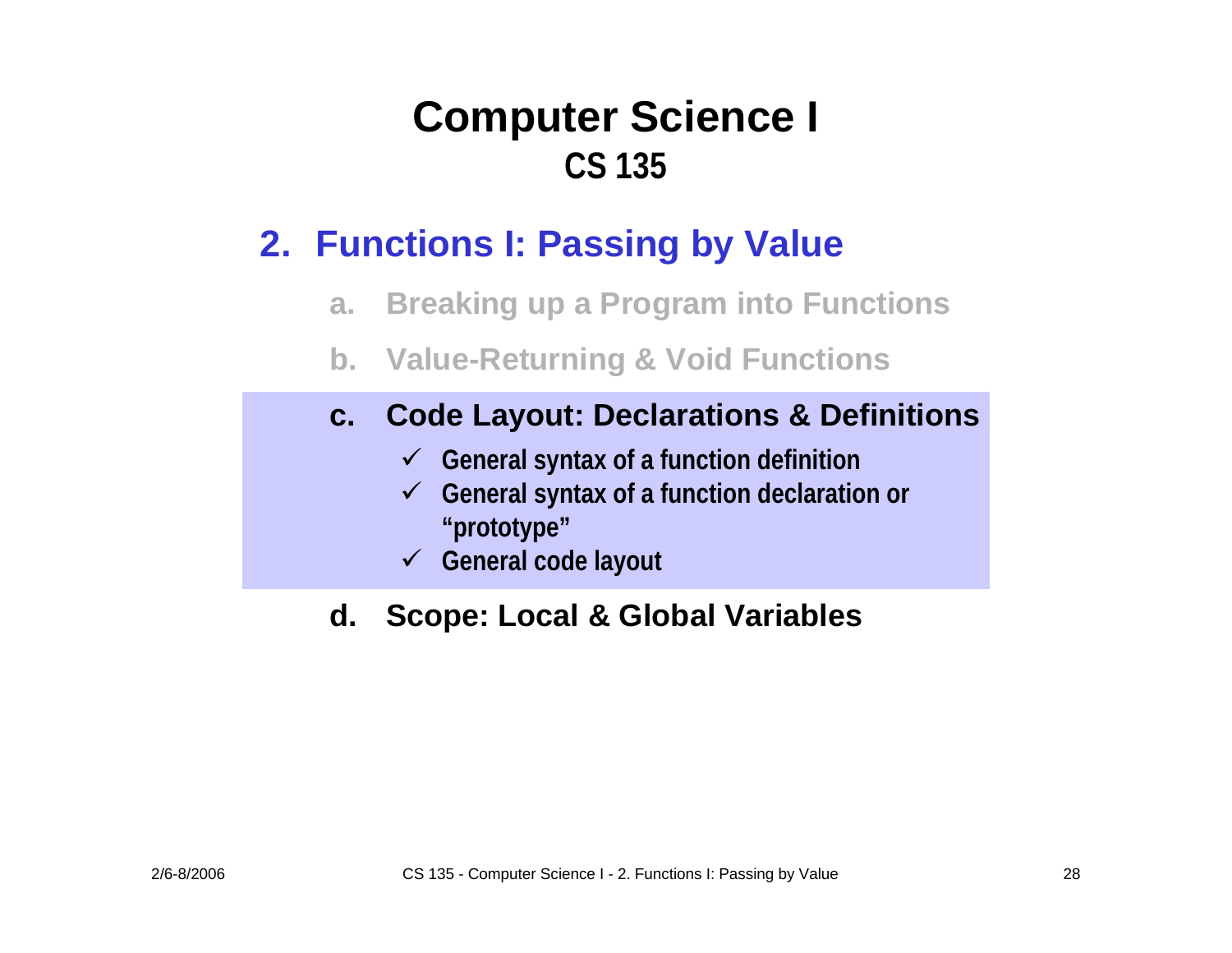### **2.c Code Layout: Declarations & Definitions General syntax of a function definition**

- ¾ **To include a function in a code, you need to know the properties of the function**
	- $\checkmark$  the **header** of the function, which includes
		- the name of the function
		- $\blacksquare$ the number of parameters, if any
		- $\blacksquare$ the data type of each parameter, if any
		- ٠ the data type of the value computed by the function, called the "type of the function", if any
	- $\sqrt{ }$  the **body** of the function, which contains
		- $\blacksquare$ the code required to accomplish the task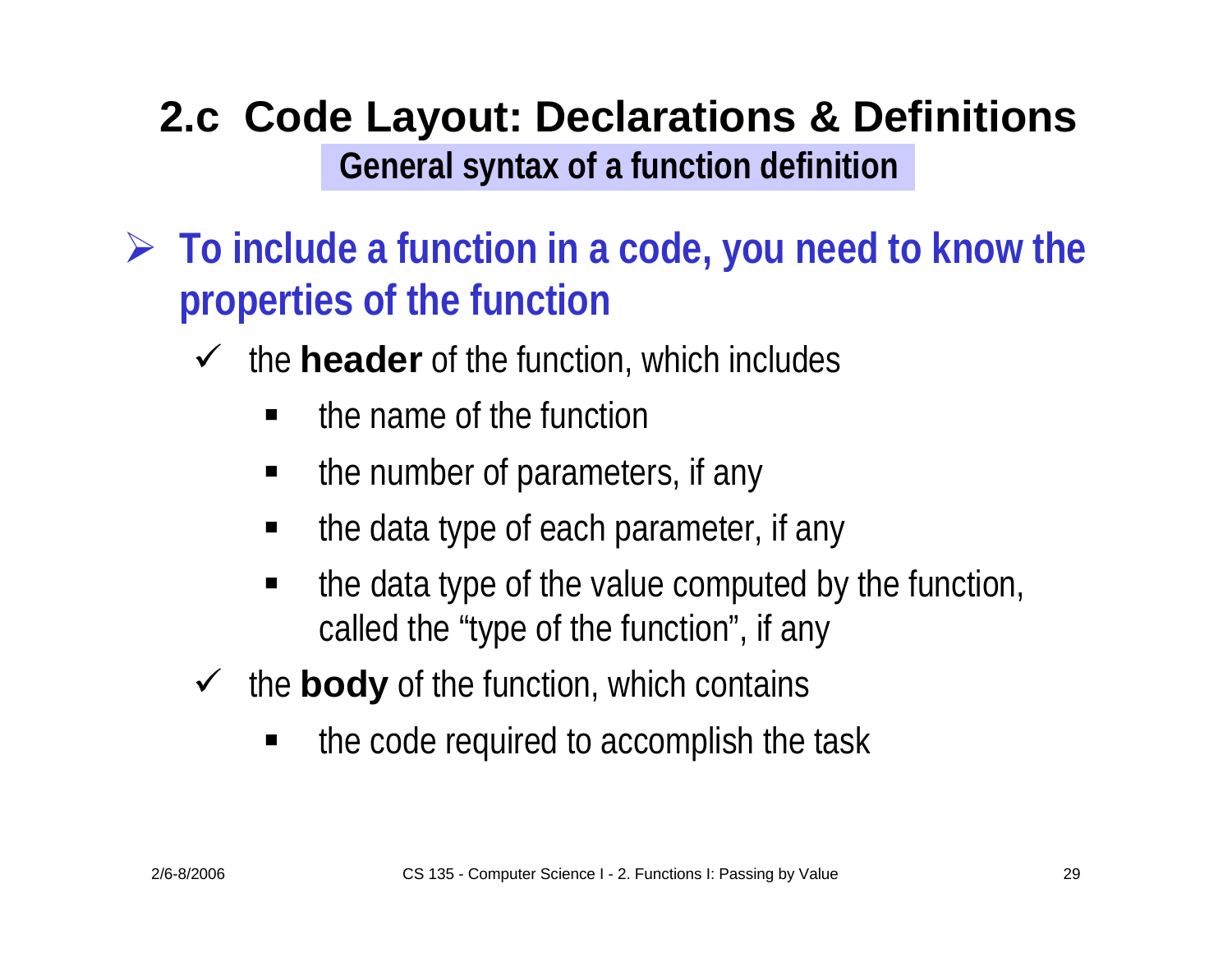### **2.c Code Layout: Declarations & Definitions General syntax of a function definition**

¾ **Anatomy of a function definition**

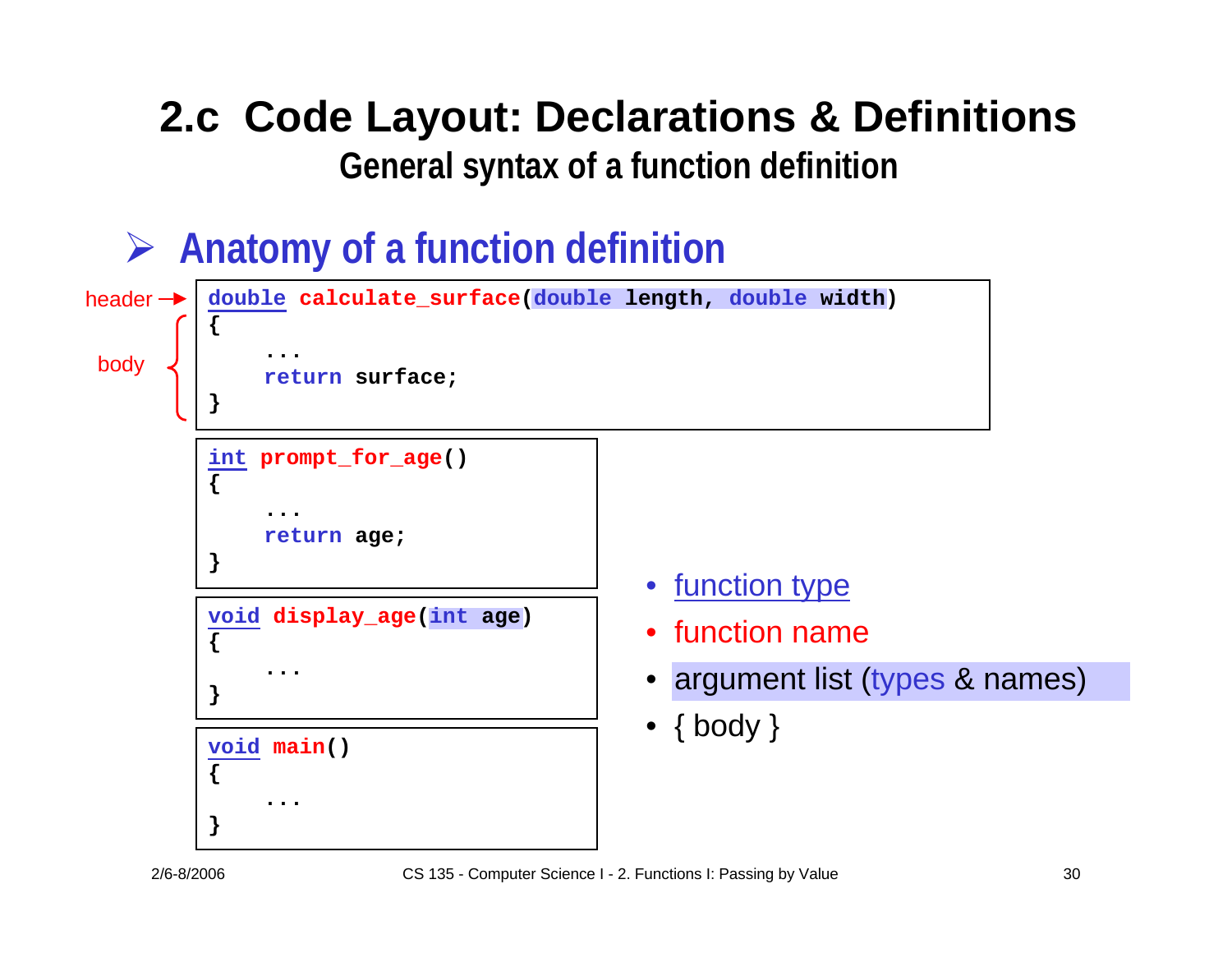### **2.c Code Layout: Declarations & Definitions General syntax of a function declaration or "prototype"**

- ¾ **The function declaration or "prototype" is simply the header without body**
	- $\checkmark$  remove the whole block between curly braces
	- $\checkmark$  add a semi-colon
	- $\checkmark$  you can also remove the input variable names and leave only the input data types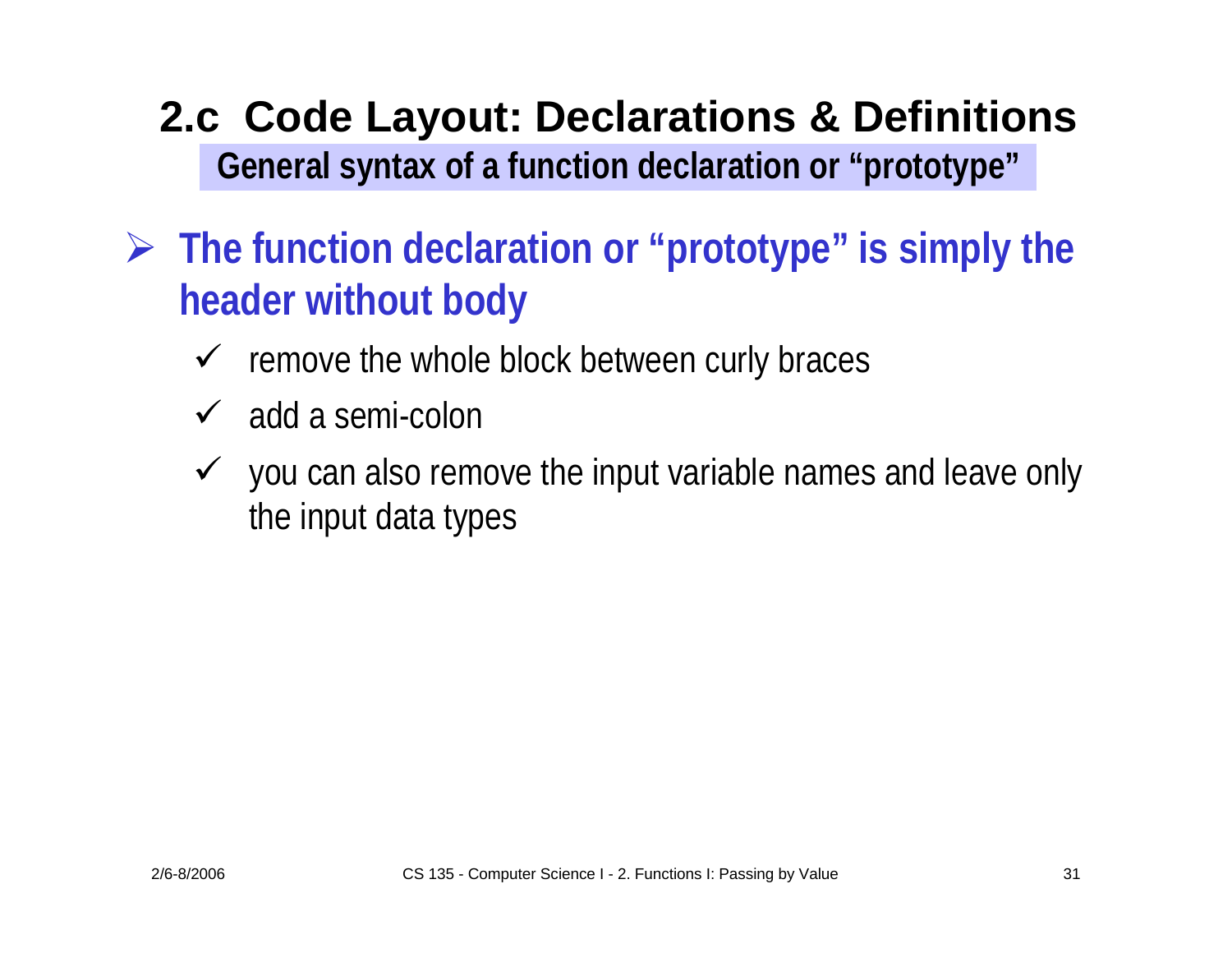### **2.c Code Layout: Declarations & Definitions General syntax of a function declaration or "prototype"**

¾ **Anatomy of a function declaration**



**void display\_age(int age) display\_age(int);**

- •**•** function name
- •*argument list (types & names)* argument list (types& names)
- *{ body }* { body }

**void main() main();**

**{**

**{**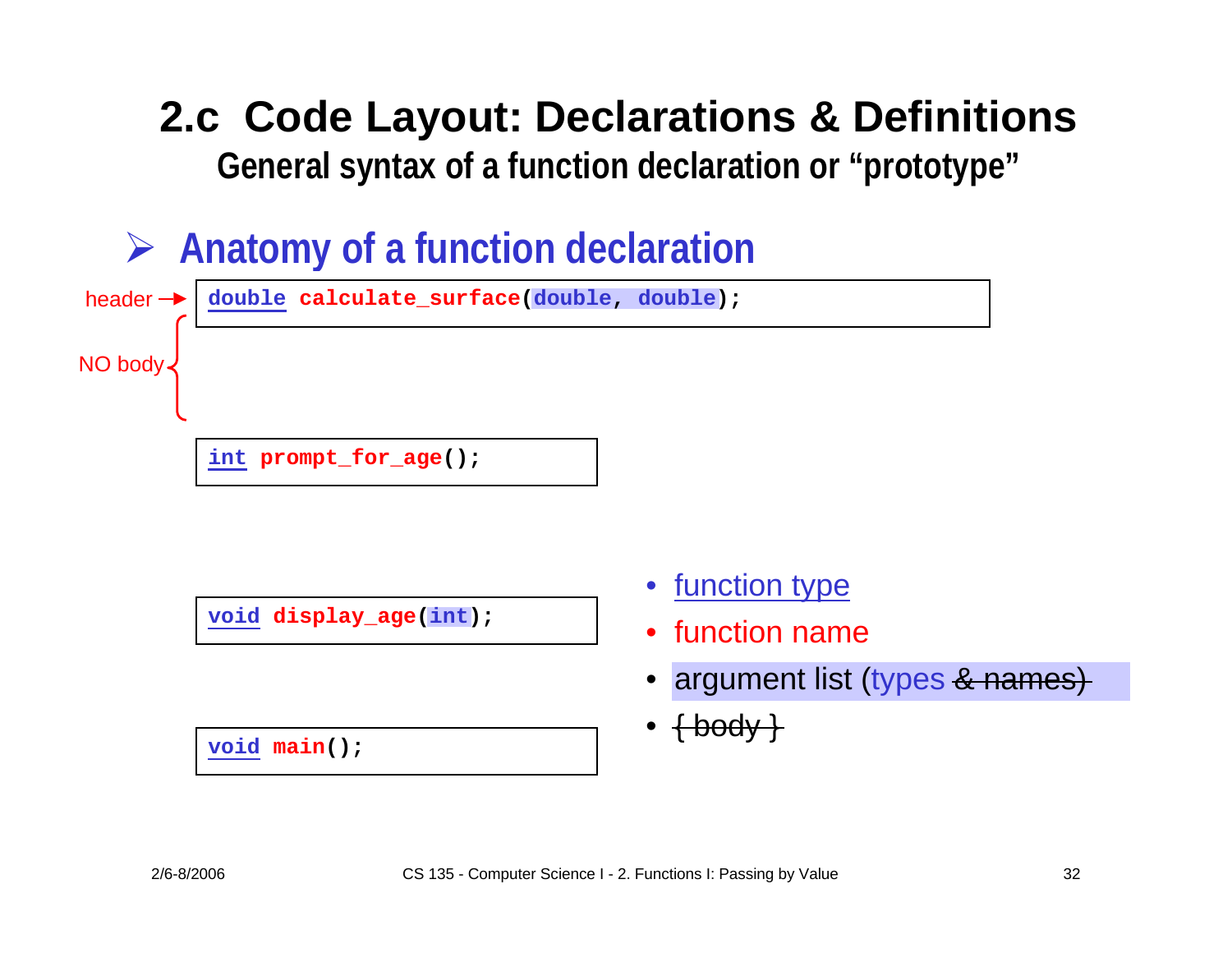### **2.c Code Layout: Declarations & Definitions General code layout**

¾ **Functions show up in three different places in the code**

- 1. functions are **declared**
	- ٠ the prototype is just the header with a semi-colon
	- ٠ it is generally located at the beginning of the program, in any case always before the function is used and defined
- 2. functions are **called** from inside the main or another function
	- the function call can be placed anywhere within the body of another function
- 3. functions are **defined**
	- ٠ the definition is made of a copy of the function header (with argument names) and the body of the function between curly braces **{}** that contains the actual implementation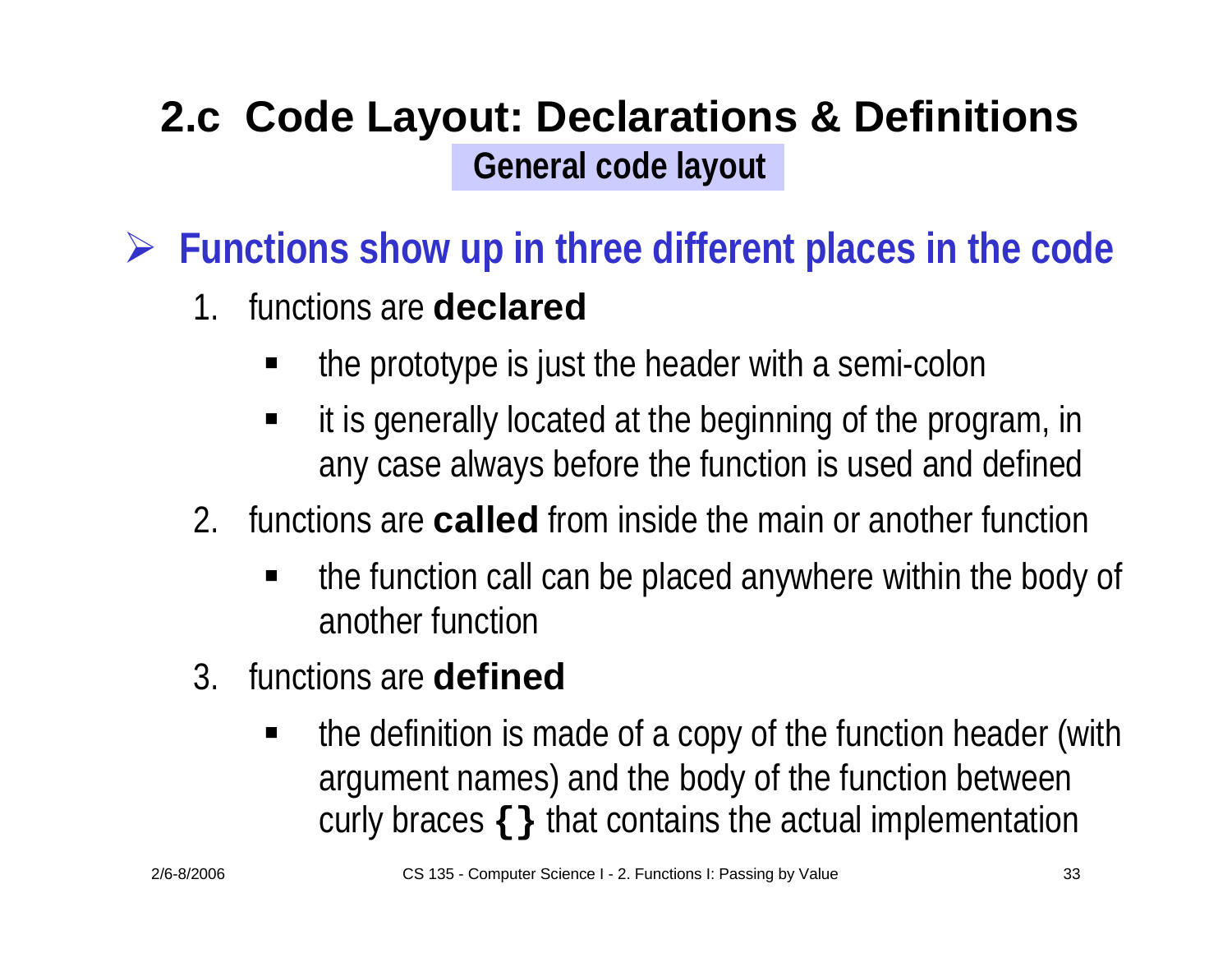## **2.c Code Layout: Declarations & Definitions**

**General code layout**



#### **Example of code layout with functions**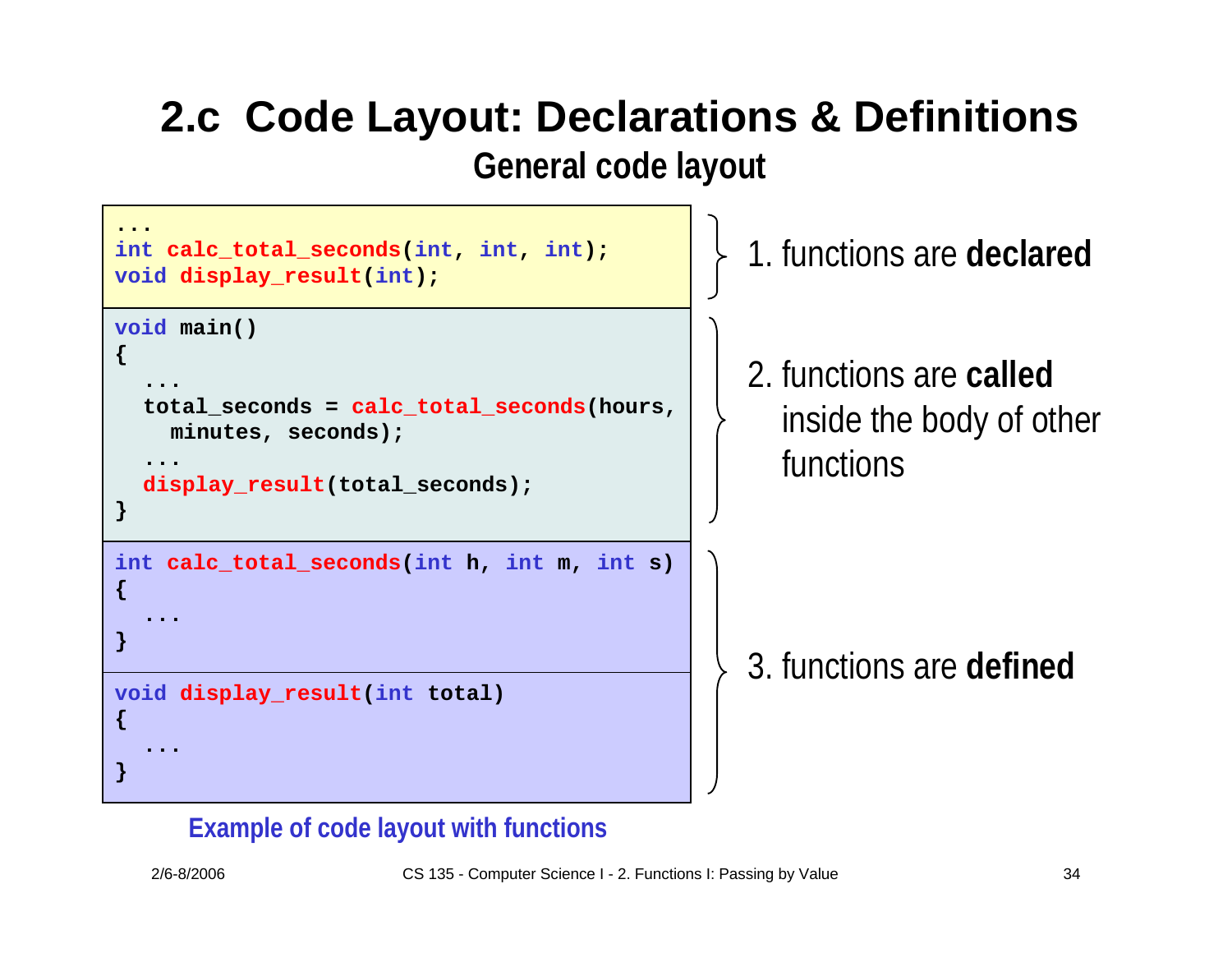# **2.c Code Layout: Declarations & Definitions**

**General code layout**



#### **Example of code layout with functions**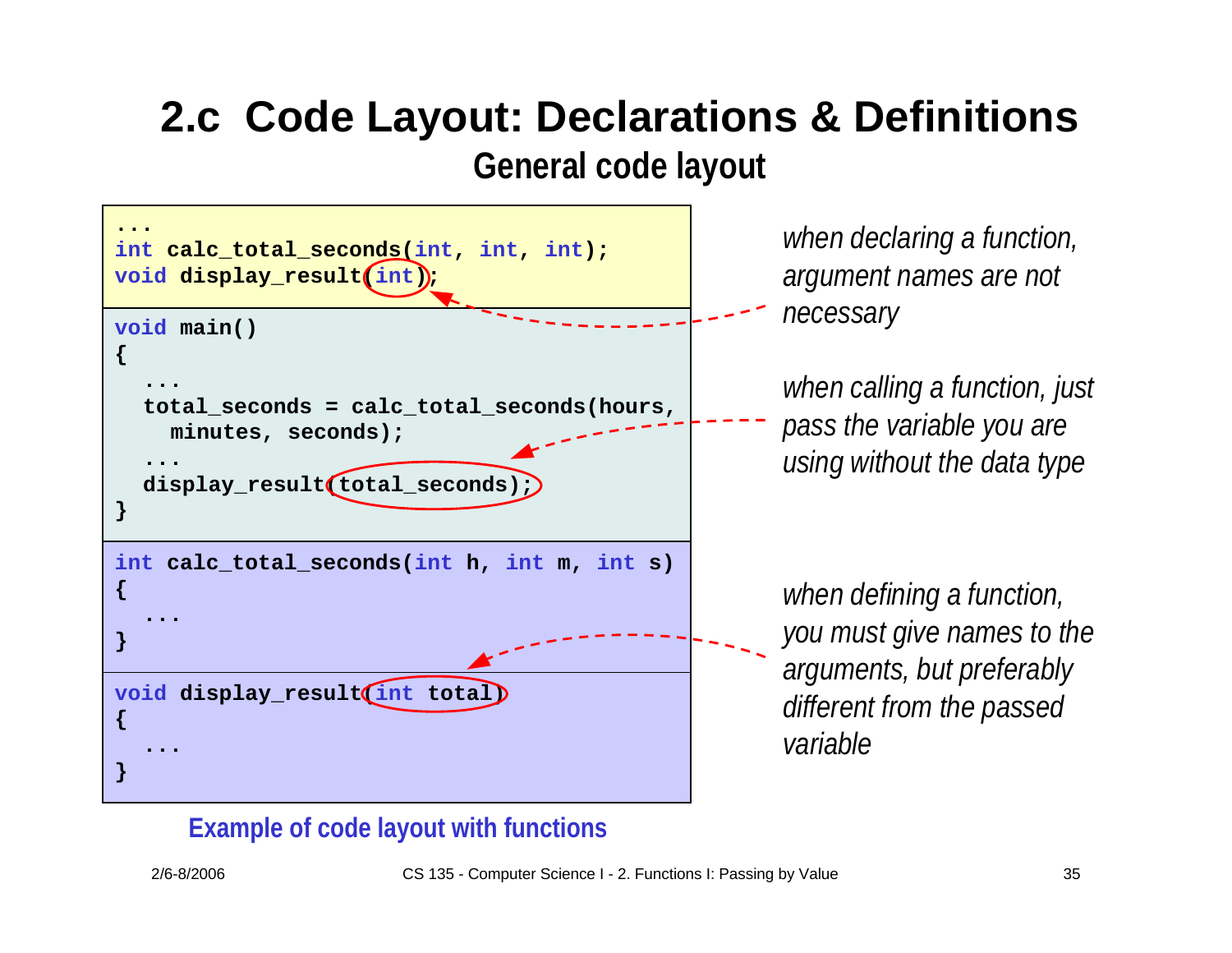### **2. Functions I: Passing by Value**

- **a.Breaking up a Program into Functions**
- **b. Value-Returning & Void Functions**

#### **c. Code Layout: Declarations & Definitions**

- 9 **General syntax of a function definition**
- 9 **General syntax of a function declaration or "prototype"**
- 9 **General code layout**

#### **d. Scope: Local & Global Variables**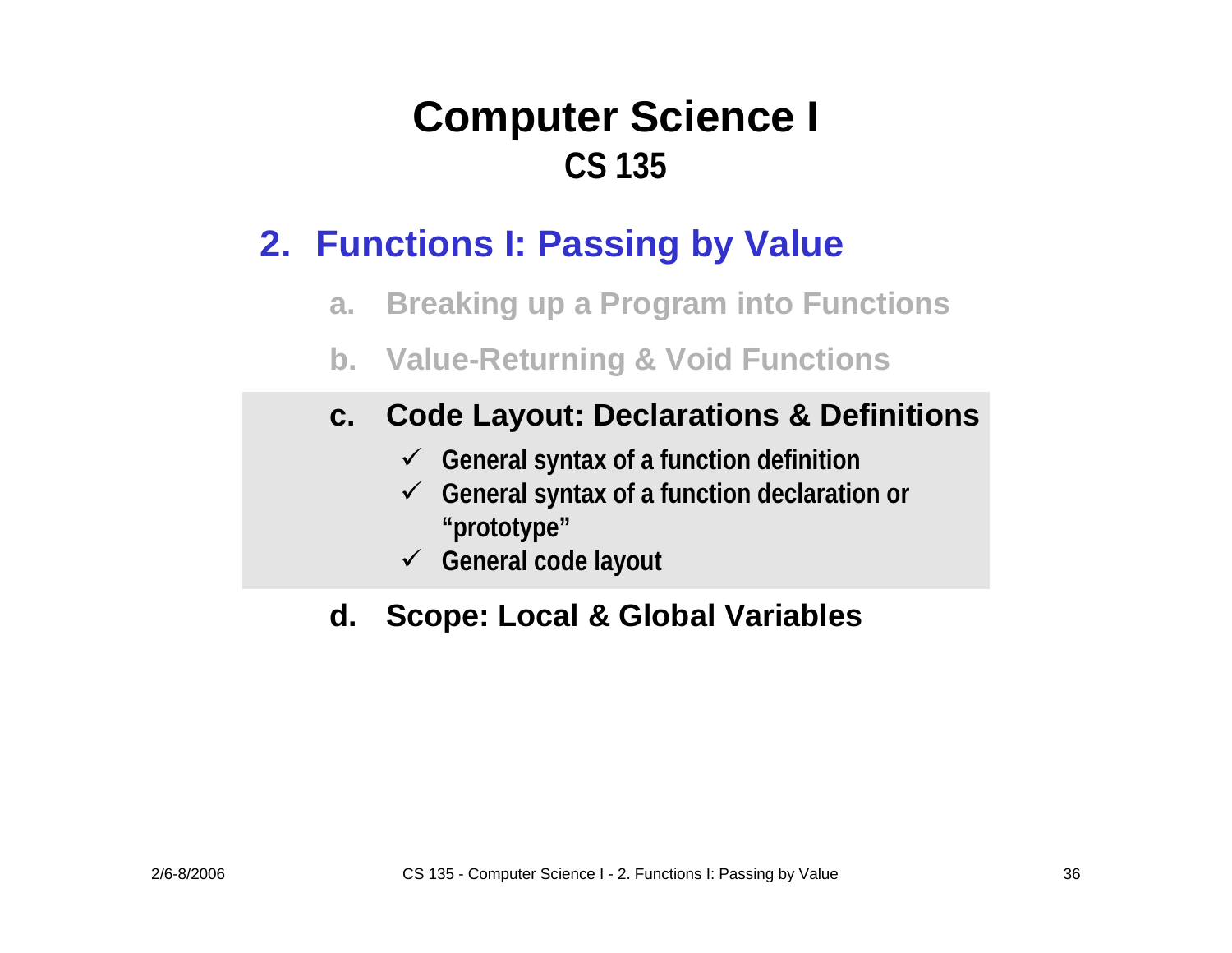### **2. Functions I: Passing by Value**

- **a.Breaking up a Program into Functions**
- **b. Value-Returning & Void Functions**
- **c.Code Layout: Declarations & Definitions**

#### **d. Scope: Local & Global Variables**

- 9 **Definition of scope**
- 9 **Local vari ables**
- 9**Global variables**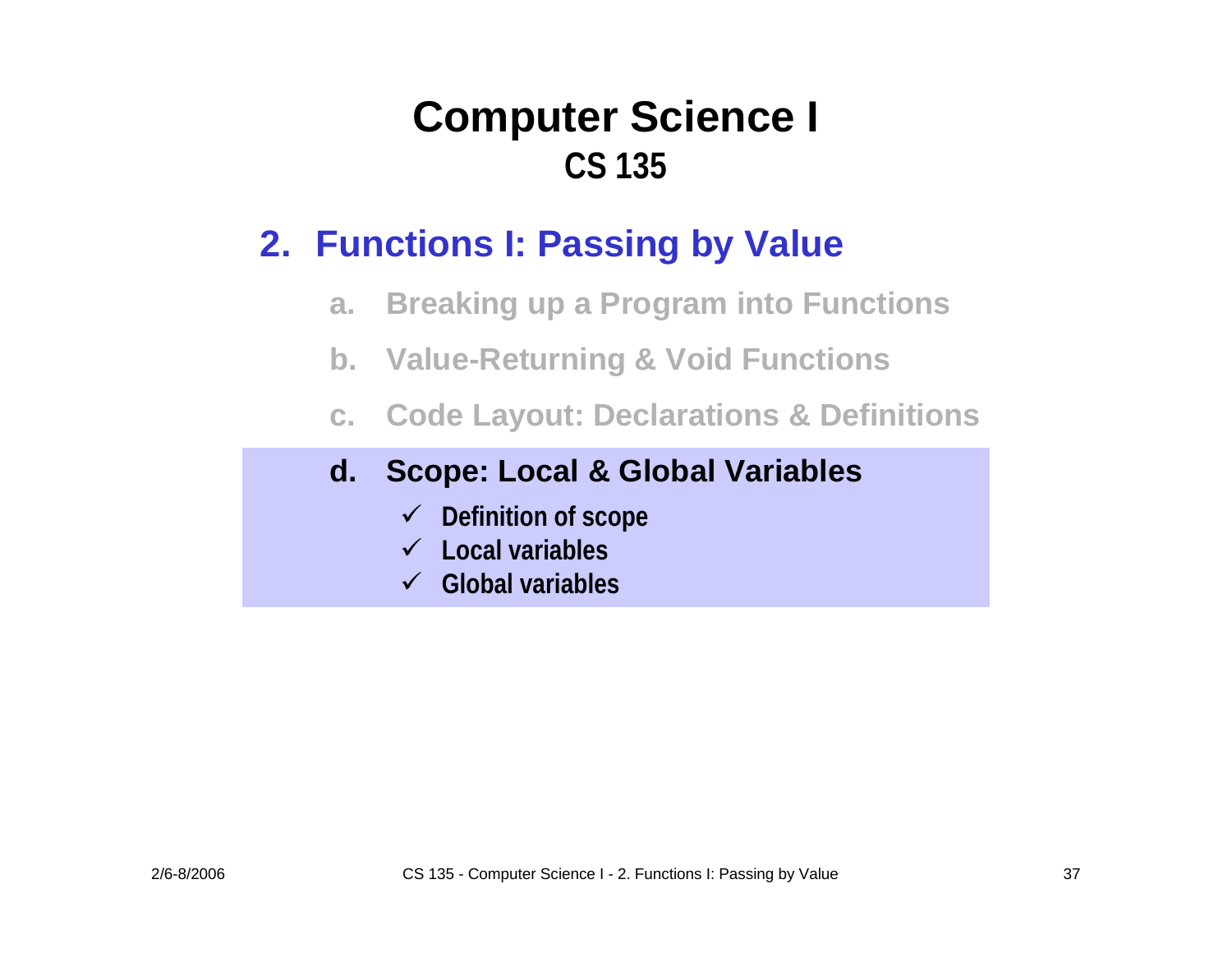### **2.d Scope: Local & Global Variables Definition of scope**

#### ¾**Scope of a variable**

- $\checkmark$  the **scope** is the portion of a program in which the variable has been defined
- $\checkmark$  the scope of **local** variables is the block between curly braces **{** and **}** in which the variable was defined, for example:
	- the variables declared inside the main
	- the variables declared inside another function
	- the arguments in the header of the function
- $\sqrt{ }$  the scope of **global** variables is the whole program
	- $\blacksquare$  these variables are declared outside of any function, generally at the top of the program
	- $\blacksquare$ however, they should be avoided (they can cause conflicts)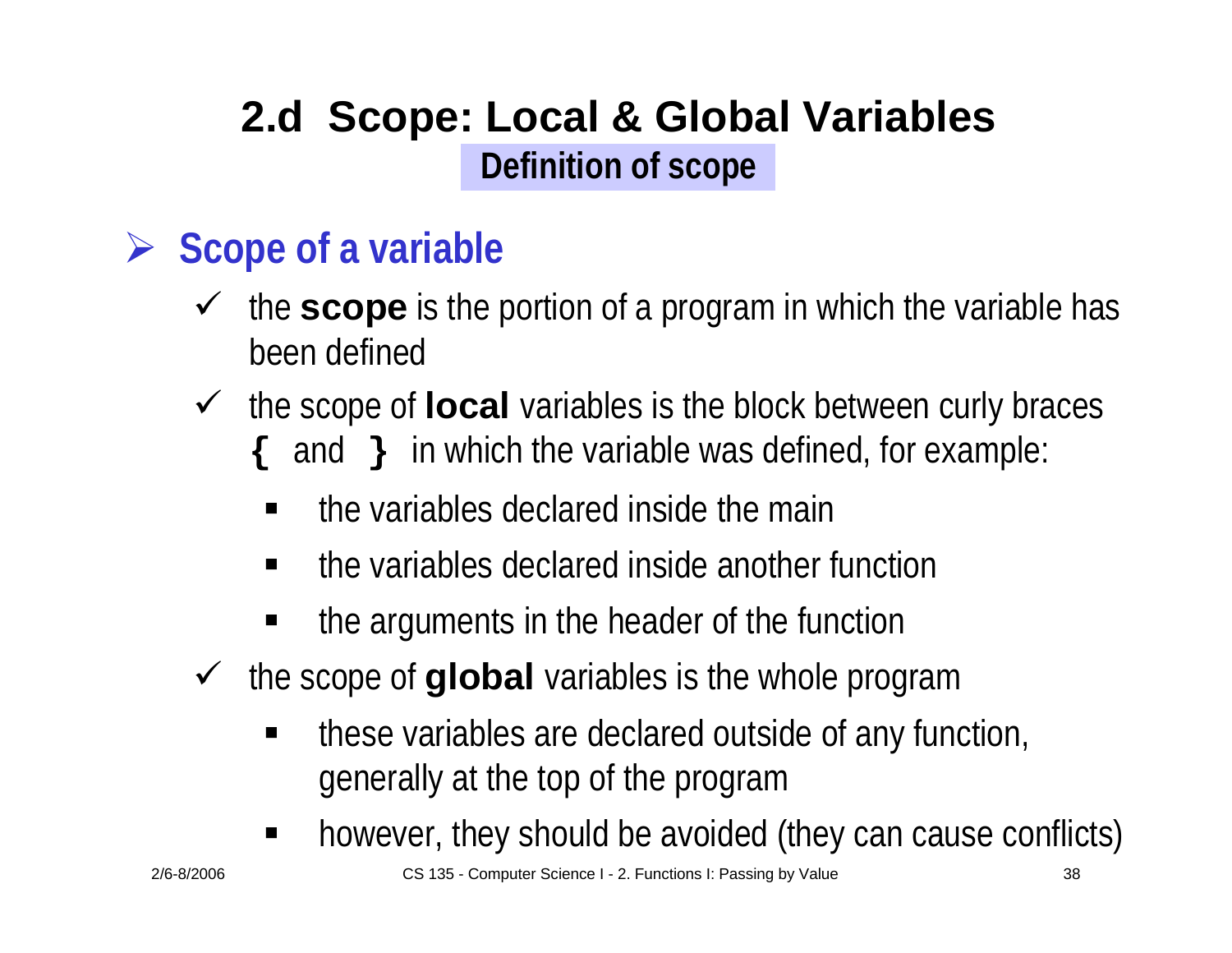### **2.d Scope: Local & Global Variables Local variables**





*these 2 variables and 3 arguments are only local to the calc function; they are not known by the main*

*these 4 variables are local to themain function and not knownanywhere else*

#### **Example of l ocal vari ables**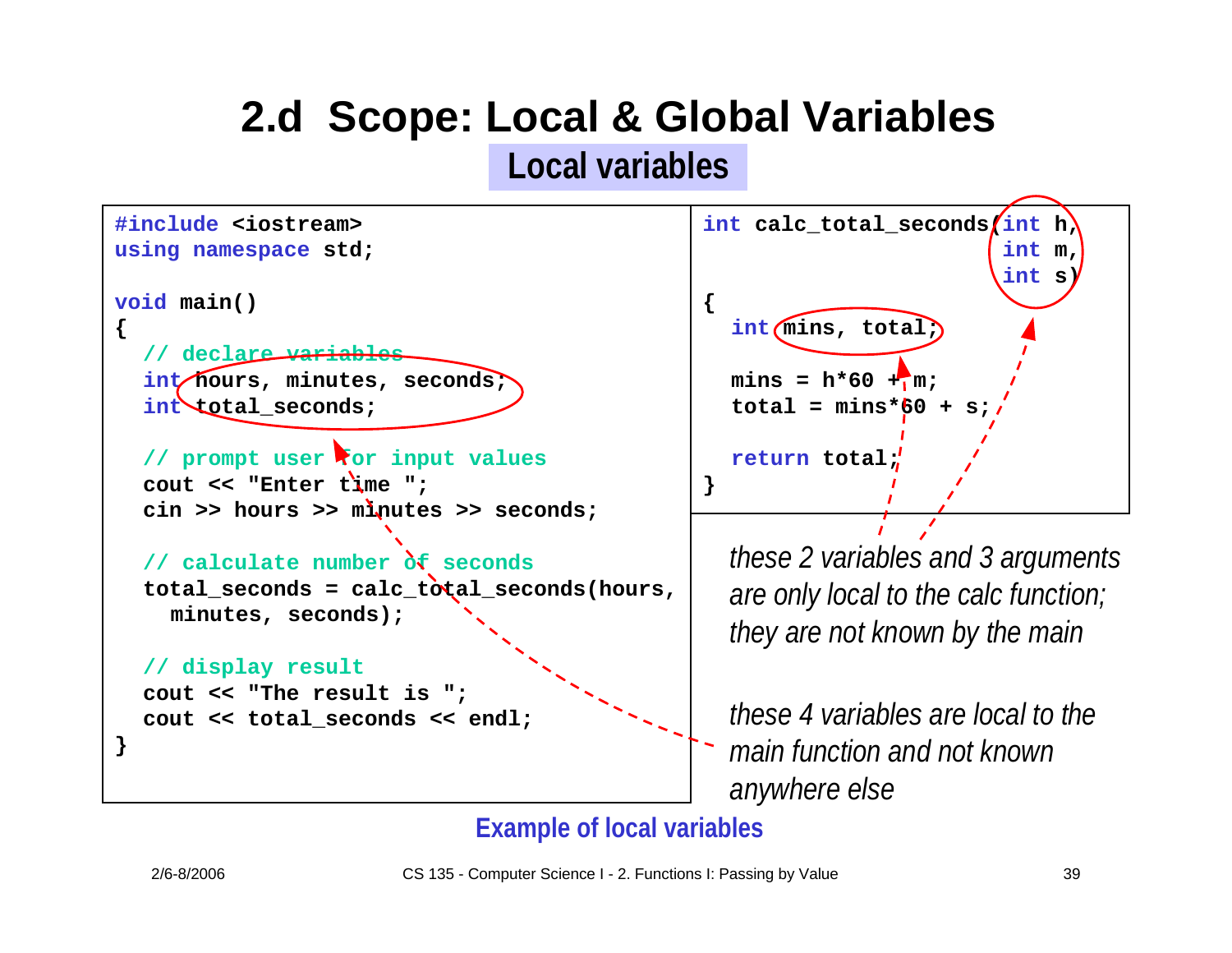### **2.d Scope: Local & Global Variables Global variables**



```
int m,
                      int s)
int mins, total;
mins = h*mins per hr + m;total = mins*mins_per_hr + s;
```
**return total;**

*this variable is declared outside ofany function and can be reused anywhere in the code, like here;* → *it is called a global variable*

*but now you know that global variables exist . . . don't use them!*

#### **Example of global variables**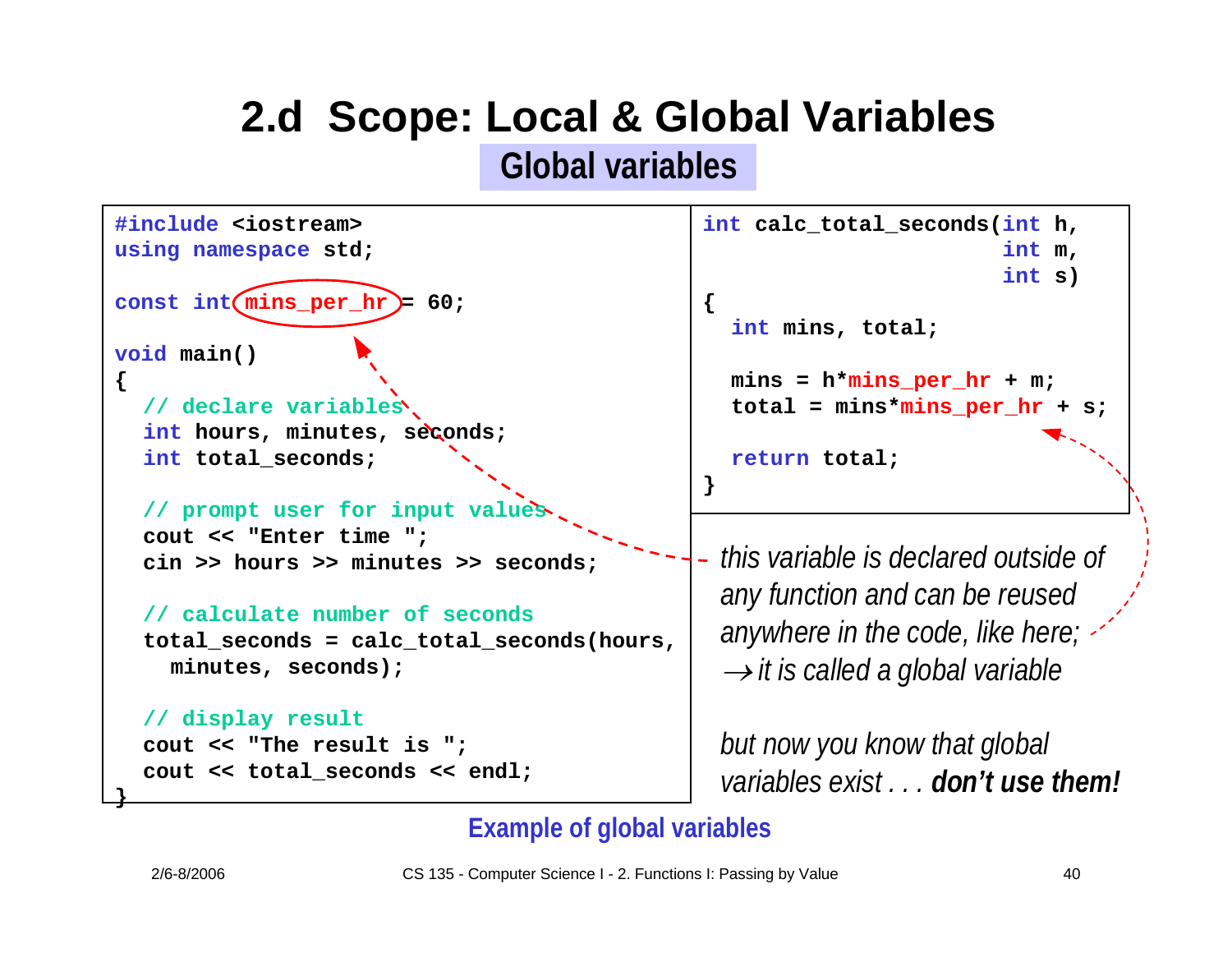### **2. Functions I: Passing by Value**

- **a.Breaking up a Program into Functions**
- **b. Value-Returning & Void Functions**
- **c.Code Layout: Declarations & Definitions**

#### **d. Scope: Local & Global Variables**

- 9 **Definition of scope**
- 9 **Local vari ables**
- 9**Global variables**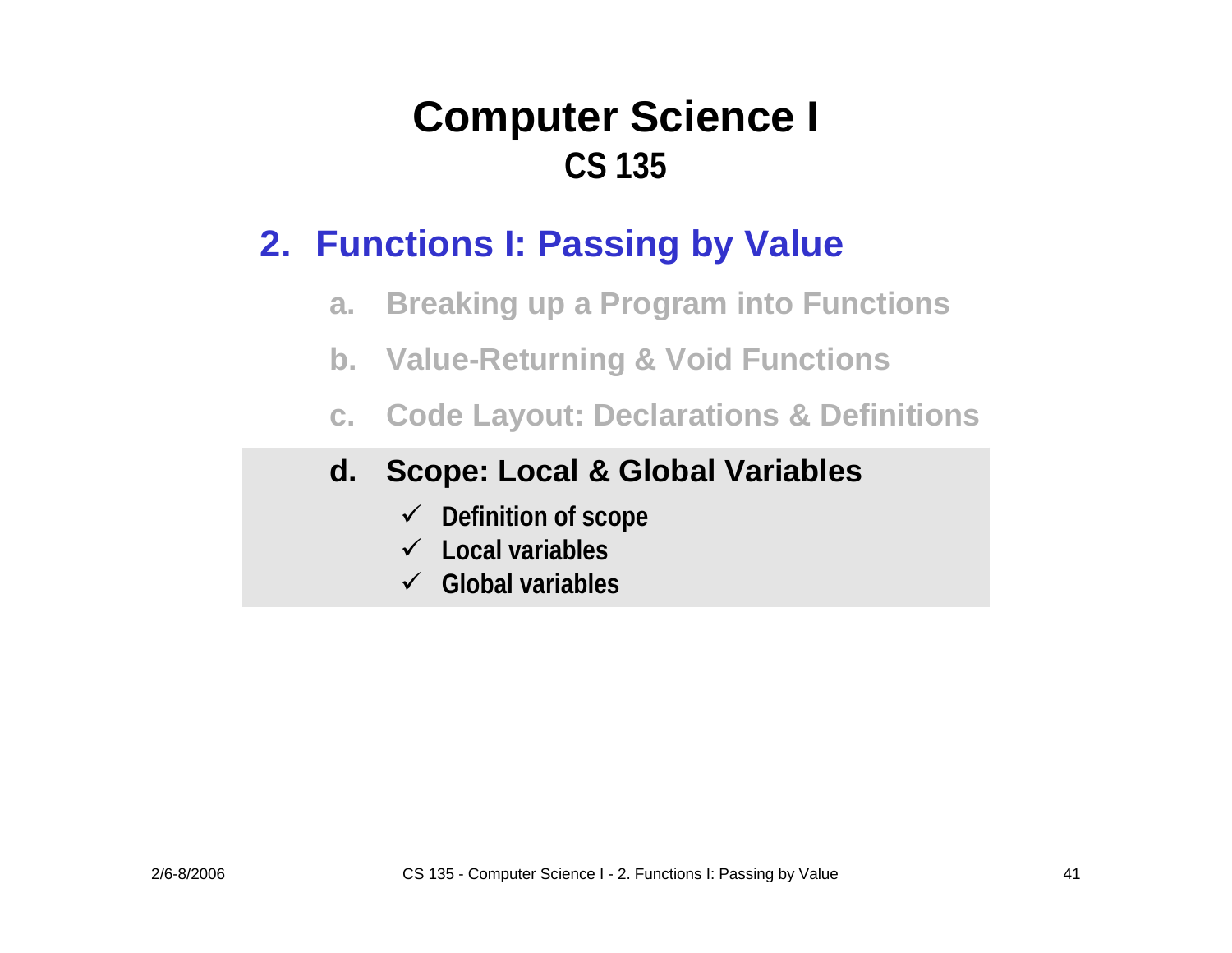### **2. Functions I: Passing by Value**

- **a.Breaking up a Program into Functions**
- **b. Value-Returning & Void Functions**
- **c.Code Layout: Declarations & Definitions**
- **d. Scope: Local & Global Variables**